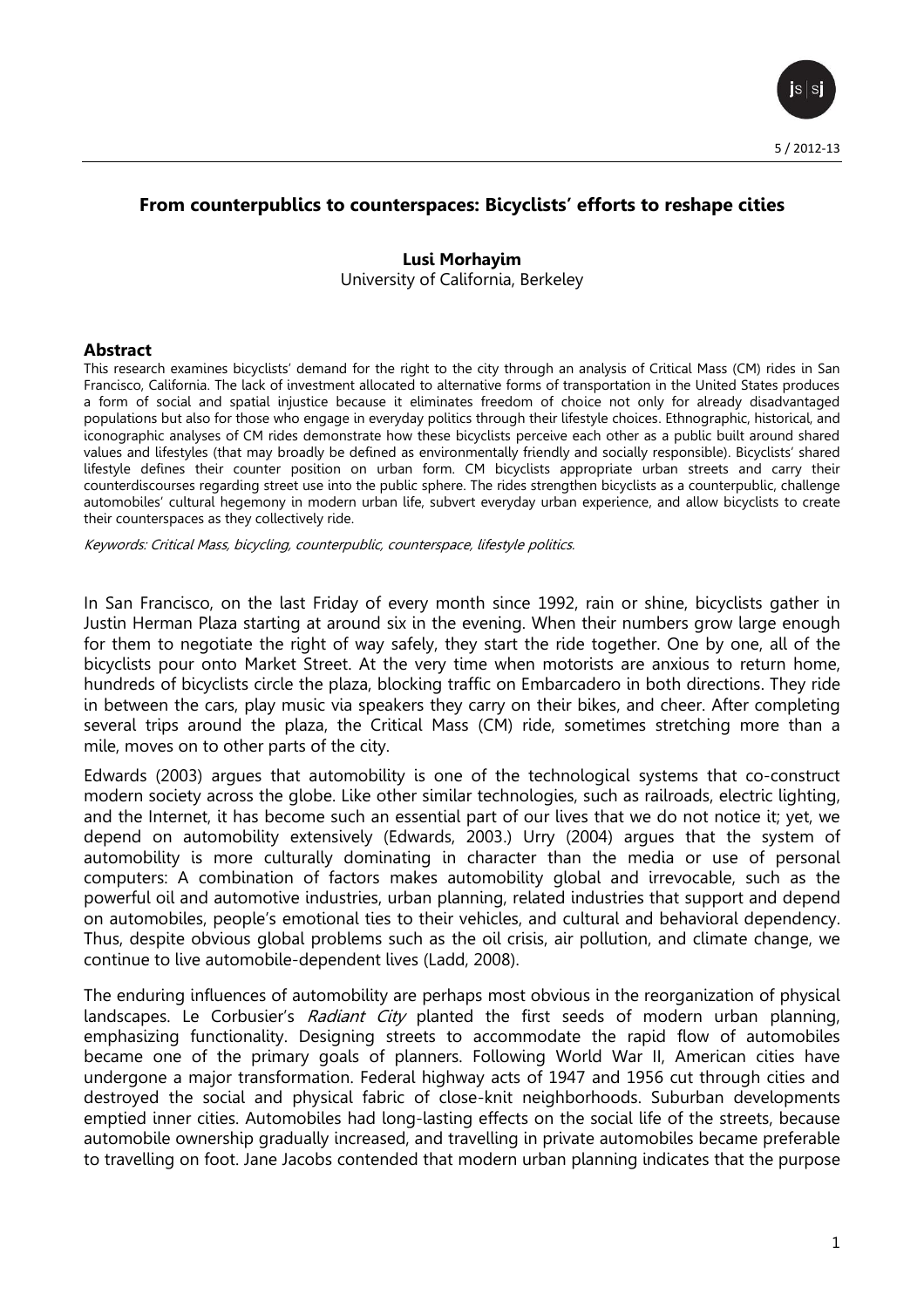of life has become to produce and consume automobiles (Ladd, 2008). CM throws the bicycle in the way of such car-dominated mentalities that have shaped urban landscapes for decades.

Transportation is an arena of public life that is seldom exposed to public debate. Living among a network of motorways and having to drive everywhere is taken as an absolute way of living in most cities in the United States. Yet, automobile-dependent lifestyles and cities neglect the needs of many publics. California in general and the San Francisco Bay Area in particular have seen a fair share of antiwar protests, environmental conservation, civil rights and historic preservation movements. One of these movements was specifically about the influence of transportation planning on urban form, as a reaction to the construction of freeways across the country in the 1950s. As part of nationwide freeway revolts that started in the 1950s, residents of San Francisco have formed alliances and persuaded the city's board of supervisors to vote against seven out of 10 freeway proposals (Faigin, 2006). Critical Mass was born into such a social backdrop, one that questions automobiles' place in urban space.

Bicyclists on CM rides, by demonstrating and demanding alternative possibilities, carry matters of urban and transportation justice into the public sphere. The notion of the public sphere refers to an idealized democratic model in which a civic society made up of private individuals comes together and projects the needs of the public to the state. Habermas's (1962) articulation of the  $18<sup>th</sup>$  century public sphere was that it was made up of a society of bourgeois men who gathered in public spaces of the city such as coffee houses. Women and blacks, as marginalized members of society, were excluded from the public sphere; thus, their interests were not represented to the state. Fraser argues (1992) that open communication among plural publics is essential in creating an ideal public sphere and democratic politics. Fraser (1992) identifies marginalized groups as *counterpublics* and states that *subaltern counterpublics*, such as women, people of color, and gays and lesbians circulate alternative discourses in order to strengthen their collective identities. CM bicyclists' apparent counter position on the mainstream transportation model and automobile-dependent urban form make them a counterpublic in the public sphere of transportation.

While text-based (visual or audio) discourses are common, CM bicyclists distribute their counterdiscourse in public spaces mainly by showcasing an alternative use of the streets. Lifestyle politics, a term coined by Bennett (1998), refers to individuals who participate in everyday politics through their consumption choices, just as bicyclists do. Environmentalism, critiques of capitalism and modernity contribute to defining bicyclists' lifestyle choices. In a 2001 survey of Critical Mass bicyclists in San Francisco, a total of two-thirds of the 149 respondents selected broader issues such as transportation policy (25%), the use of public spaces (17%), global environmental issues (13%), and a critique of capitalism (9%) as the issue they currently most closely associate with Critical Mass (Blickstein and Hanson, 2001). Despite the fact that most cities today discourage people from being independent of automobiles, the presence of several grassroots rides that are alternative to CM indicates people's desire to obtain further access to urban streets.

The idea of "right to the city," as first introduced by Lefebvre (1996), indicates a demand to collectively remake urban spaces in order to make them more inclusive and just. More often than not, social and spatial justice and the right to the city ideas refer to injustices on the basis of race, gender, and class. Bicyclists, too, make urban right claims, though their claims are not supported by the familiar categories used in defining justice, since they are not always part of a commonly recognized disadvantaged population. However, demanding right to an urban infrastructure that incorporates clean, natural environments and accommodates healthy and physically-active lifestyles, is also a significant rights claim and spatial justice problem. The CM bicyclists' case demonstrates how spatial inequalities and marginalization of publics can be true for publics identified on the basis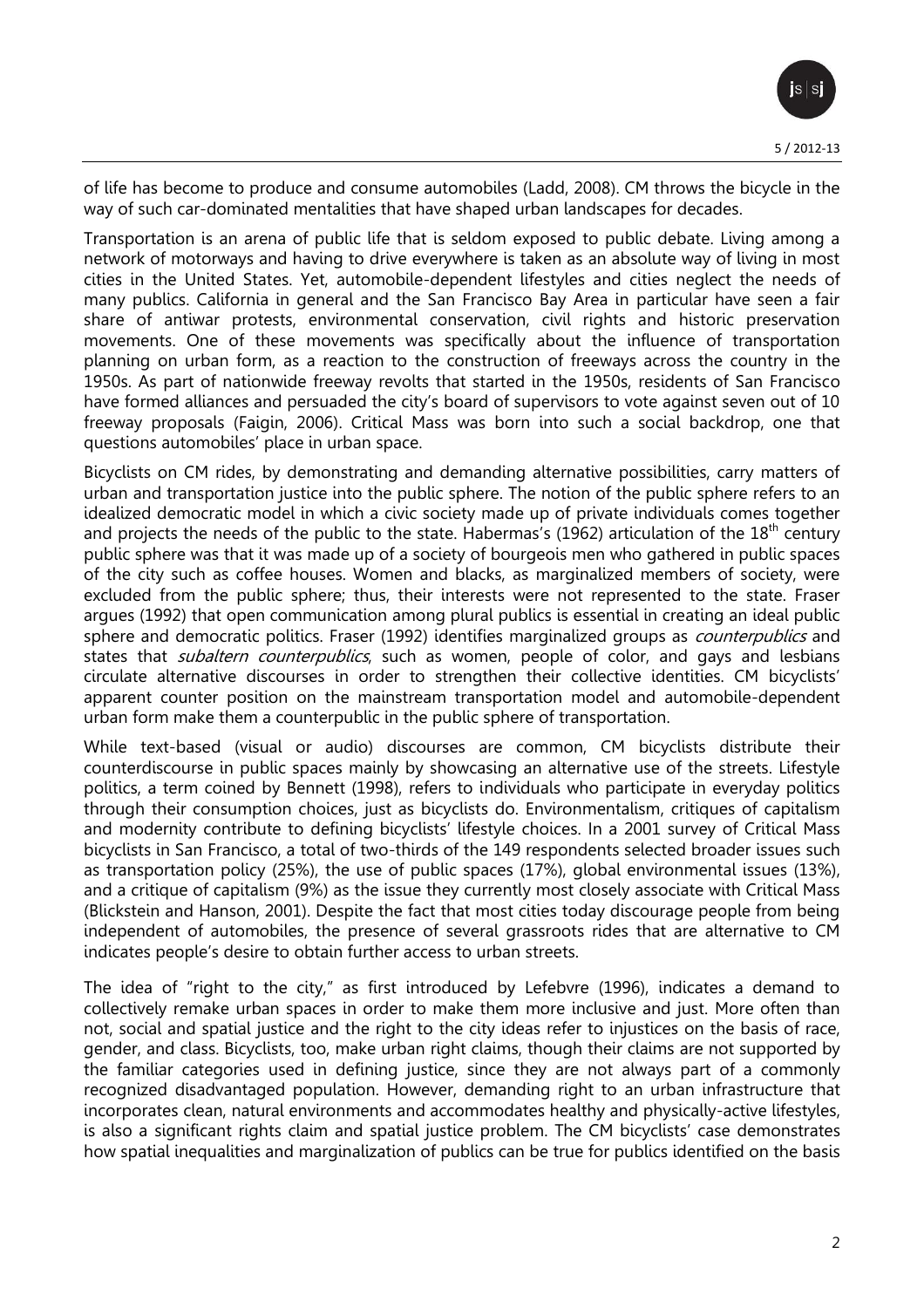of their lifestyle practices and how this exist in a complex relationship to commonly recognized categories of spatial injustice.

In this paper, I argue that the lack of investment allocated to alternative forms of transportation in the United States produces a form of social and spatial injustice because it eliminates freedom of choice not only for already disadvantaged populations but also for those who engage in everyday politics through their lifestyle choices. When there is already an existing infrastructure of streets, a public amenity, restricting its availability to a single use and a single public such as motorists is not different from the ways in which African Americans, women, and the homeless have been isolated from urban streets in various times.

CM bicyclists perceive each other as a public built around shared worldviews, values, lifestyles, and identity traits (broadly defined as environmentally friendly and socially responsible), which in turn defines their counter position on the shape of urban streets. The analysis of the CM movement gives insight into the spatially unique ways in which a counterpublic of bicyclists negotiates its urban needs in the public sphere with motorists and the local government and creates their counterspaces.

## **Methods**

I chose the San Francisco Bay Area as a research site because CM began and developed in San Francisco before it became a global movement. In addition, despite its progressiveness in many areas, San Francisco was not the most bicycle-friendly city for many years, compared to cities like Portland, Oregon. Only in recent years has the city made a leap towards becoming more bicyclefriendly. Thus, bicyclists' struggle has been an ongoing one.

I undertook an ethnographic approach, and as a participant observer, I bicycled in Critical Mass rides in San Francisco and Berkeley, CA, between May and September of 2010. I listened to the participants' motivations for participating in the event, recorded interviews with 35 bicyclists, and had innumerable casual conversations. I approached people at the beginning of the rides and interviewed some bicyclists on the spot. I also interviewed some of them on the phone by recruiting them with flyers during CM rides and on Bike-to-Work Day. $^{1,2}$  I conducted an online survey about the demographics of CM bicyclists and their transportation choices which was responded by 69 people.<sup>3</sup> Because bicycling culture is oftentimes represented visually, I examined the symbolic dimension of bicyclists' counterdiscourses by analyzing iconic illustrations, flyers, and signs that bicyclists carry on their bikes. I also examined the historical accounts of early CM rides by going through the archives and letters to the editor of The San Francisco Chronicle, the newspaper with the largest circulation in the Bay Area.

 $\overline{\phantom{a}}$  $^1$  Pseudonyms are used in the paper to identify the interviewees. Those whom I recruited on Bike-to-Work Day were only

included as interviewees if they also participated in CM.<br><sup>2</sup> "Bike-to-Work Day" is a once-a-year event organized by the San Francisco Bicycle Coalition in order to promote commuting by bicycle.

 $3$  The information about the online survey at www.surveymonkey.com was distributed during the January 2012 CM ride through flyers, through the SF Critical Mass Facebook page, at [www.sfcriticalmass.org,](http://www.sfcriticalmass.org/) and through my personal Facebook network. According to the survey results, 22.1% of the participants were riding for the first time, and 30.9% said that they participate 6-12 times per year. As to longevity, 59.7% of them have been participating for 5 years or less, 20.9% between 5 and 10 years, 11.9% for 10-20 years, and 7.5% for the last 20 years.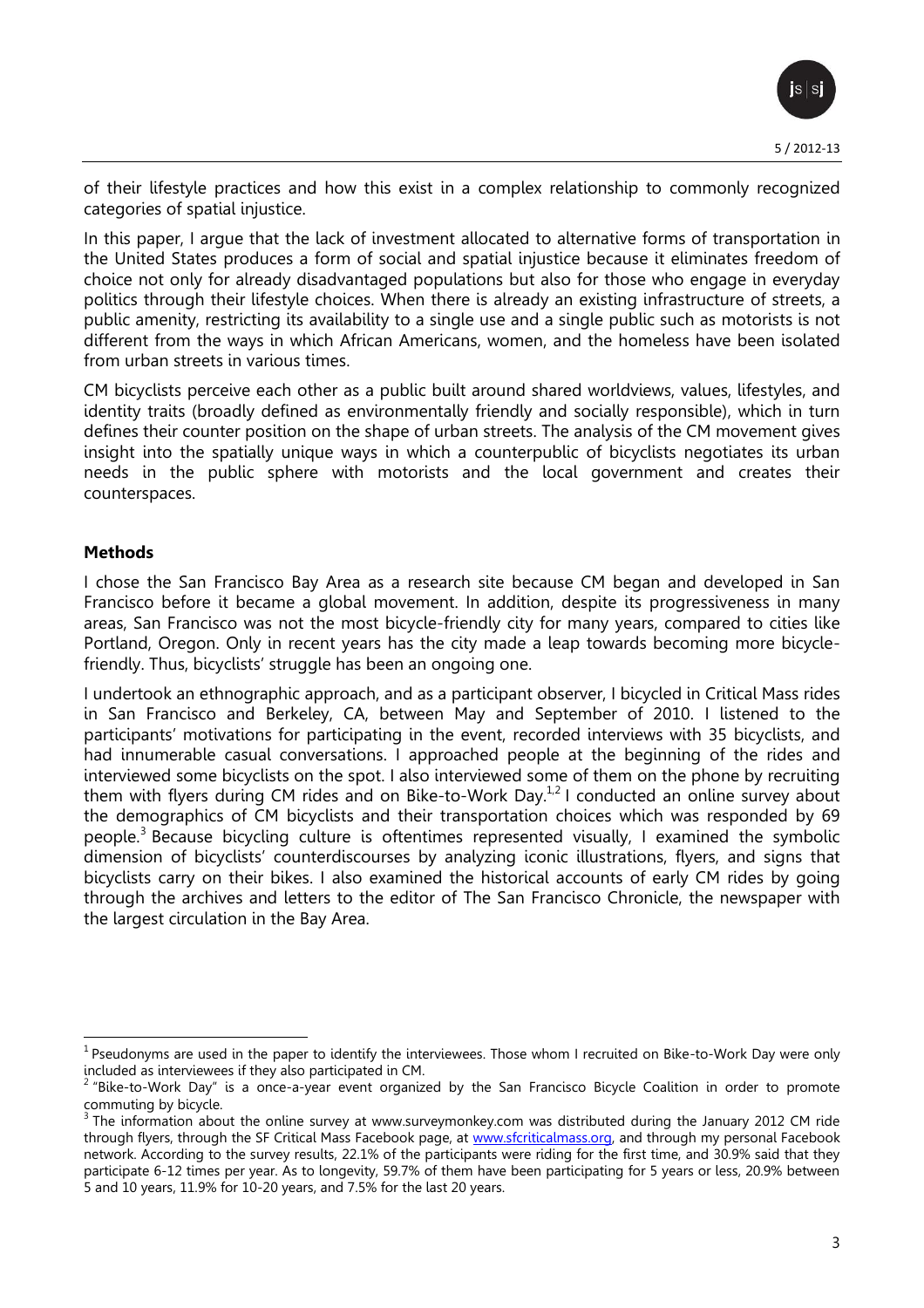

## **Bicycling and spatial justice**

Critical geographers argue that space matters and reflects social inequalities. Soja's (2010) account of the Bus Riders Union's successful lawsuit against the Los Angeles Metropolitan Transportation Authority in the 1990s is one such example in which a lack of alternative transportation was recognized as discrimination even in the legal arena. The bicyclists' struggle too is inherently over land use, reshaping the city, and making cities just.

Andy Singer graphically illustrated one aspect of bicyclists' justice arguments by drawing parallels between non-drivers and nonsmokers (Fig. 1). His illustration calls for car-free streets in the same way that smoking has been banned in public spaces because it is unhealthy and thus unfair to those who do not smoke. A demand for bicycling infrastructure also underlies a demand for clean air and physically active and healthy lifestyles.

In the U.S., many people live in cities and suburbs built for the efficient transportation of motor vehicles, where bicyclists' and pedestrians' needs are only secondary. More than 30 million Americans cannot drive because of economic restrictions, age, or disability, and some choose not to drive (Gotschi and Mills, 2008). According to the 2008 San Francisco Municipal Transportation Agency report, approximately one-third of all respondents bicycle because of its low cost compared to driving or mass transit.



Figure 1. Driving/Non-driving, divide Cities: Illustration comparing bike-friendly and automobile-dominated urban space by Andy Singer [\(http://www.stickergiant.com,](http://www.stickergiant.com/) accessed on March 1, 2011).

Beside its low-cost qualities, bicycling is also important for its health benefits. Some ethnicities, as well as older and younger populations, are more vulnerable than others to the effects of a sedentary lifestyle, such as obesity, an increasing health problem in U.S.<sup>4</sup> Living in automobile-dependent physical settings decreases the likelihood of physical activity and increases the risks of several illnesses, including cardiovascular health problems. Bicycling and walking are among the most cost-

an according to data analyzed over a three-year period, when compared with non-Hispanic whites, non-Hispanic blacks had analyzed over a three-year period, when compared with non-Hispanic whites, non-Hispanic blacks had a 51% and Hispanics had a 21% greater prevalence of obesity (Pan et. al, 2009). Furthermore, approximately 12.5 million American children and adolescents are obese (Centers for Disease Control and Prevention, 2011).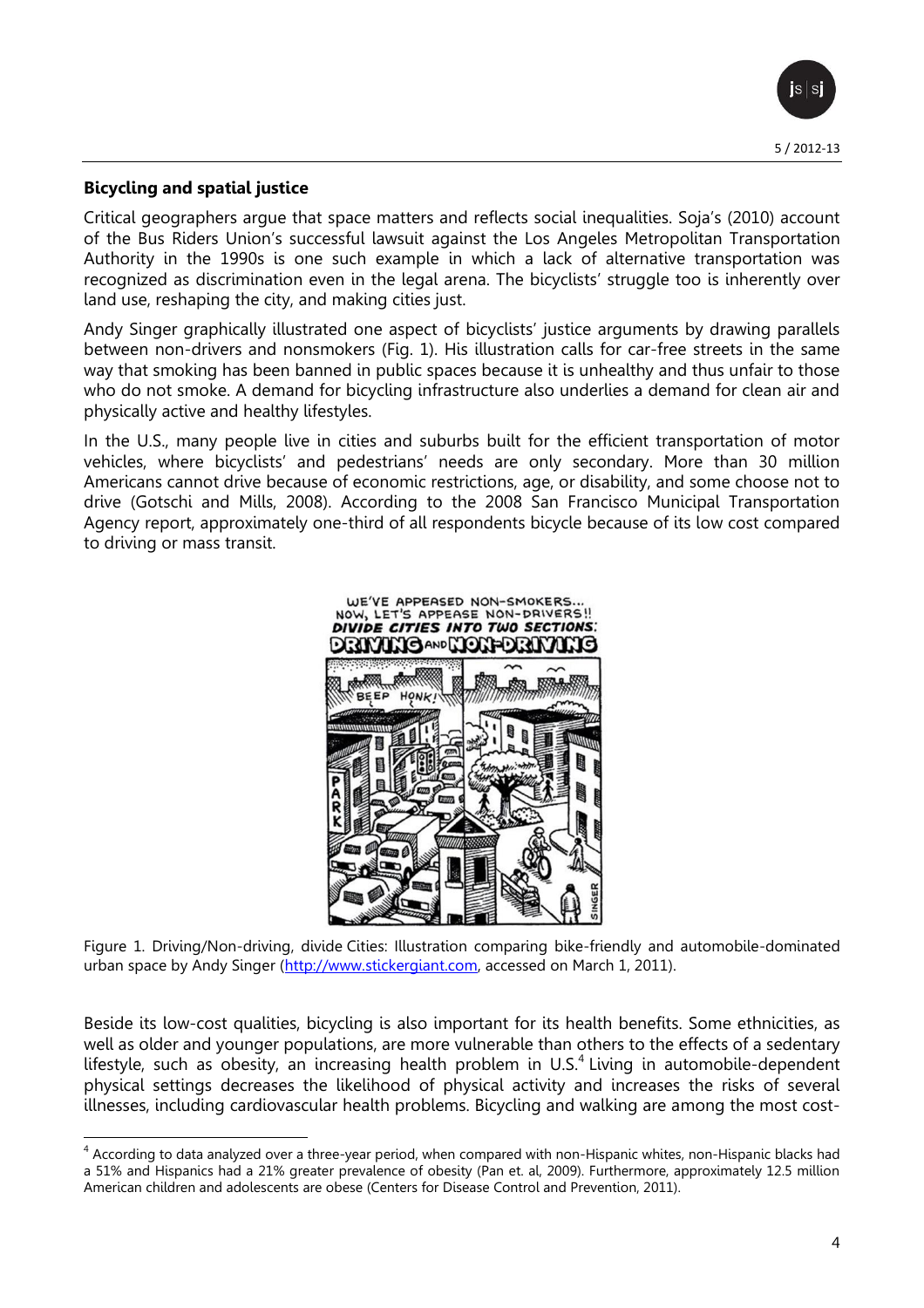

effective solutions for disease prevention. A number of studies show that even a slight increase in daily bicycling and walking can decrease a number of diseases (Oja, Vuori and Paronen, 1998; Centers for Disease Control and Prevention, 1996). Short trips of three miles or less, which account for about 72% of all automobile trips taken in the U.S., could be replaced with walking and bicycling (US Department of Transportation, 2010), thus contributing to the overall health of vulnerable populations.

Traffic danger is a significant deterrent, especially for women, children, and the elderly and they "strongly prefer separate facilities that give them more protection from motor vehicle traffic" (Pucher and Buehler, 2010). When bicycling does not feel safe, such groups may not even consider taking up bicycling. San Francisco is a case in point. Forty-nine percent of San Francisco's population is male, and fifty percent is female (Bay Area Census, 2010); however, the majority of frequent bicyclists in San Francisco are men (72%), Caucasian (70%), and between the ages of 26 and 35; and, only 23 percent of frequent cyclists are women (San Francisco Municipal Transportation Agency -SFMTA, 2008). Asians make up 32% of the city's population, but only 12% of frequent cyclists. The same applies to African Americans (7% vs. 2%) and to Hispanics (14% vs. 10%) (Table 1). Among several deterrents to bicycling, between 71 and 79% of respondents state that they are not comfortable sharing the road with cars, and between 75 and 80% state that there are not enough bike lanes (SFMTA, 2008). According to Pucher and Buehler's (2008) report, in countries with extensive cycling facilities (such as the Netherlands), cycling is fairly evenly distributed among age and gender groups.

Despite robust evidence demonstrating the social, monetary, environmental, and public health benefits of bicycling, and in spite of the fact that bicycle and pedestrian transportation comprises 12% of all trips, only 2% of federal transportation funds were spent on pedestrians and bicyclists in 2009 (United States Department of Transportation, 2010). This disproportionate allocation of federal transportation money suggests the low priority given to populations that need or choose alternative transportation and the spatial inequality created in terms of access to streets.

|                  | Francisco population | % of overall San   % of frequent bicyclists in<br>San Francisco |
|------------------|----------------------|-----------------------------------------------------------------|
| Men              | 49                   | 72                                                              |
| Women            | 50                   | 23                                                              |
| Caucasian        | 53                   | 70                                                              |
| Asian            | 32                   | 12                                                              |
| African American |                      |                                                                 |
| Hispanics        | 14                   | 10                                                              |

Table 1. Percentage of San Francisco's population compared with the percentage of bicyclists in San Francisco (derived from San Francisco Municipal Transportation, 2008 and Bay Area Census 2010).

Bicyclists comprise a marginalized public in respect to access to streets. However, they are not always part of a marginalized population based on ethnicity, gender, or income that would come up in most right to the city discussions, making it complicated to make a case of spatial justice for these publics. The average bicycle commuter in the US is a 39 year old male whose annual income is over \$45,000 (Moritz, 1997). Considering Pucher and Buehler's (2010) argument on women and the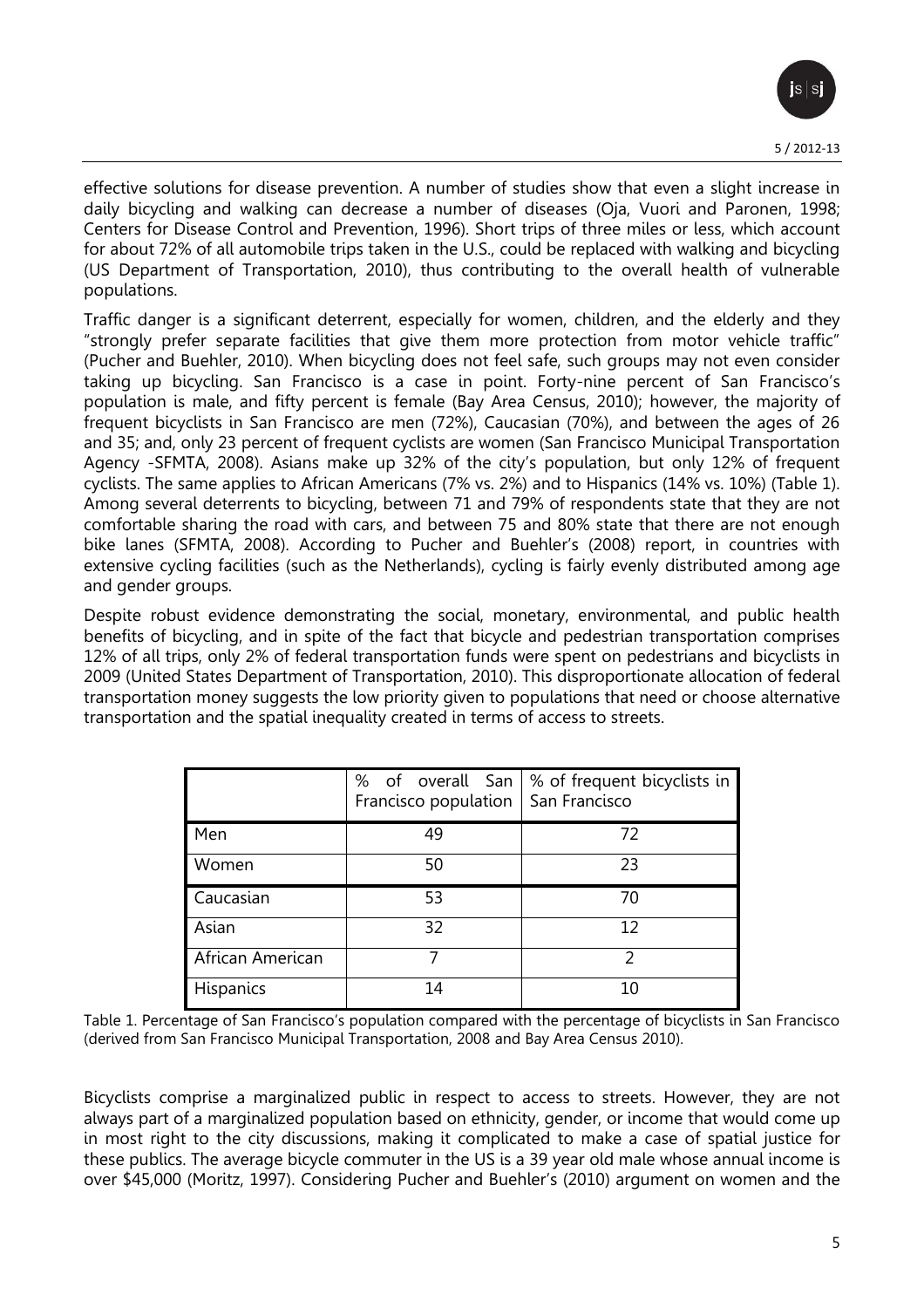elderly needing safer conditions to ride, it is not surprising that men and younger populations make up the majority of bicyclists.

According to the online survey distributed at the San Francisco Critical Mass ride in 2012, 85.3% of the CM bicyclists are Caucasian, 79.7% of them are male, and 33.8% are between 26 and 35 years of age. These demographics are close to the demographics of frequent bicyclists in San Francisco outlined above. None of those groups is considered a minority or marginalized in respect to common justice discussions. According to the same survey, 55% of the participants are working fulltime, and only 10% are unemployed. Only 20.6% of the participants reported that they earn (annual household income) less than \$30,000; 25.4% earn between \$30,000 and \$50,000, 12.7% earn between \$50,000 and \$70,000, and the remaining 40.3% earn more than \$70,000. In terms of education level, 49.3% have a bachelor's degree, and 21.79% have graduate degrees. San Francisco County's 2006-2010 median household income level is \$71,304, and 51.2% of the population have a bachelor's degree or higher according to the U.S. Census Bureau. According to the 2012 CM survey, 53.7% of the CM participants own an automobile, though 45.6% of them reported that bicycling is the transportation mode they use most often when they commute. That was followed by a combination of bicycling and other modes at 23.5%. Given the data above, nearly, and in some cases over, half of CM bicyclists are from the middle to high income brackets of society, and they are well educated. Of the respondents, 49.3% strongly agreed, and 29% agreed, with the following statement: "I want to make a statement regarding the lack of bicycling infrastructure." Additionally, 47.8% of the respondents strongly agreed, and 30% of them agreed, that they "want to show the automobile drivers that bicyclists are traffic too." These survey results demonstrate that for most of these bicyclists, bicycling is a lifestyle choice rather than an economic necessity.

Spatial justice often brings to mind spatial injustices based on gender, race, ethnicity, and income. However, the lack of infrastructure for alternative mobility (whether it is public transportation, bicycling, or walking) essentially creates limitations on freedom to choose and access to public space; thus, it marginalizes people based on their lifestyle choices. Such spatial injustice affects not only commonly recognized disadvantaged populations, but also populations with varying demographic characteristics. Participating in CM rides is an explicit statement of bicyclists' right to the city demands and resistance to such marginalization as the analysis of the rides demonstrates.

# **Rise of the bicyclist counterpublic**

The name for the ride, "Critical Mass," was adopted after an observation of everyday tactics of bicyclists on urban streets in China, which was documented in Ted White's movie, Return of the Scorcher. The movie documents bicyclists in China that "come up to an intersection and wait till they have enough numbers to push through the cars and make them stop" (White, 2002), the same tactics that make CM rides possible.

Today, well over 500 people may participate in the San Francisco CM rides in good weather, making it hard to identify one common goal or motivation that represents all of the participants. However, it is evident from CM's transformation from a 15-20-person ride called the "commute clot" in 1992 to a ride of 5,000 people in 1997 that CM represents bicyclists' demand for bicyclists' right to the streets.

I met Veronica, a woman in her early 20s, when I was waiting for the CM ride to begin. I was drawn to her because of her recognizable outfit: a shiny silver cable around her helmet and metallic blue tights. She told me that her outfit implies that she does not care what motorists think about her. In an interview, Veronica sums up the standpoint of many CM riders to whom the protest aspect of the rides appeals: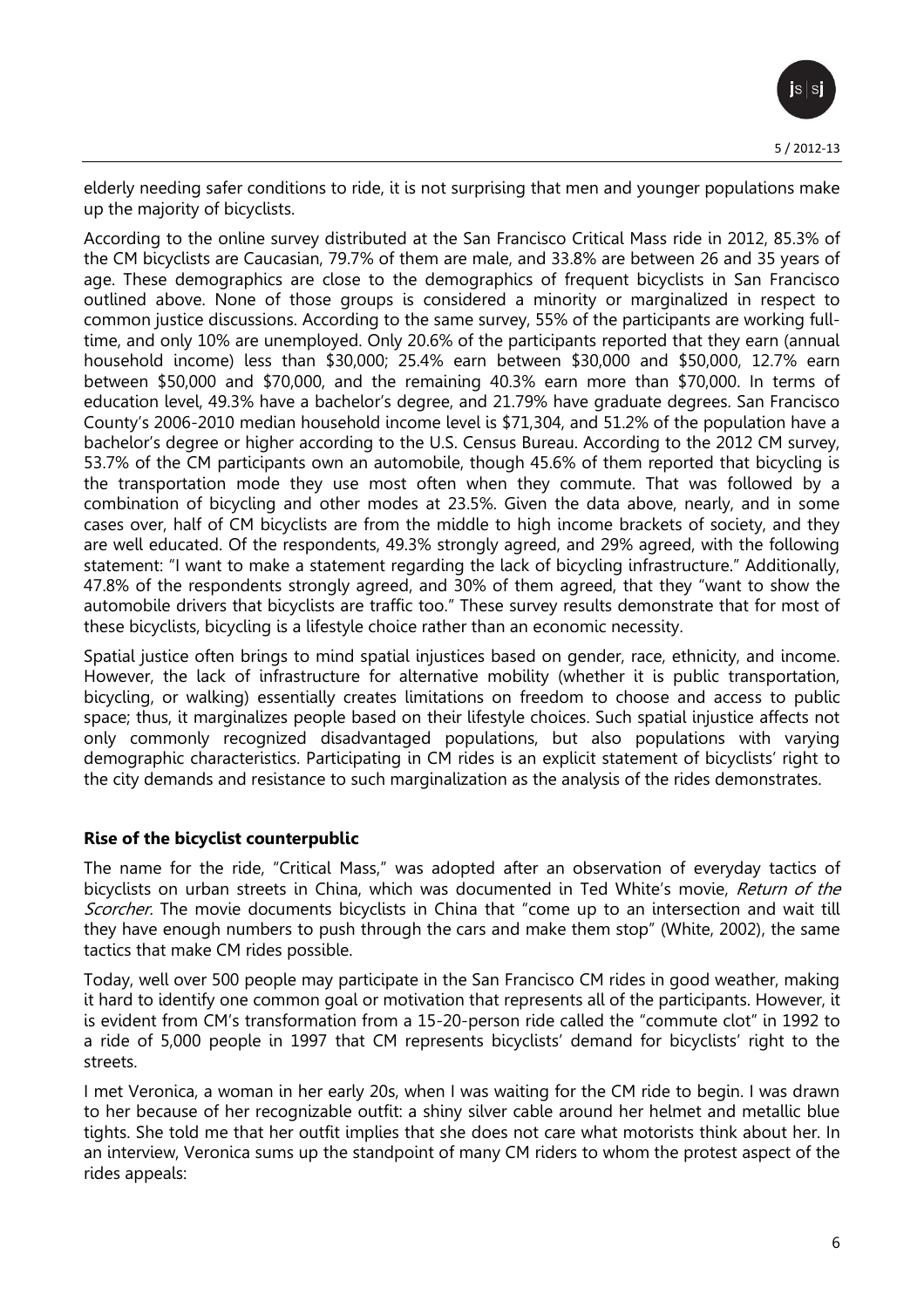

No one asked us if it should be organized that way. People who were coming from a petroleum-centric mentality organized the city … to move people as if they were goods to create money. There are so many lines of buses going into the financial district ... but there is only one MUNI<sup>5</sup> to get to Golden Gate Park. It's really [about] where the city is placing its resources and what it's emphasizing. So, we are saying that we don't need to participate in that necessarily. Although it's the built environment and the built reality, we can forge our own path through that, and we don't need to listen to your signals and to your stop signs and to your oneway traffic.

Bicyclists started to form a counterpublic based on such a critical outlook of the form of the city. CM steadily evolved into something between a parade and a public protest, providing the opportunity for both those who want to enjoy riding in the city safely by bicycling with others and for conflictdriven bicyclists eager to block the very motorists who block them. As more people joined in the rides, tensions between CM bicyclists and motorists, Mayor Willie Brown, and city police rose. The attitudes of the police towards CM riders, combined with the mayor's lack of interest in improving public transportation, catalyzed the biggest ride ever in July 1997 (Epstein, 1997).<sup>6</sup> Deborah Underwood's letter to the editor of the San Francisco Chronicle indicates bicyclists' frustration during those times (Underwood, 1997):

So now Mayor Brown wants to crack down on Critical Mass. Although I haven't participated in one yet, I'm sure tempted, because I'd love to see what it's like to actually feel safe riding on the city streets. I feel like I'm taking my life in my hands every time I ride to work … I find the lack of official support for cycling appalling … When I bought my bike, I phoned the city-sponsored bicycle hotline for commute route assistance, and no one ever returned my call … I can't imagine why the city doesn't do everything it can to encourage more people to bike to work … Tell the mayor that if he provides me with a safe way to bike to work every day, I'll stay away from Critical Mass.

After the June ride in 1997, the mayor took a radical stance against CM and commented about terminating the rides (King, 1997). The San Francisco Police Department (SFPD) announced that it would no longer facilitate the ride or block intersections. The department also threatened to issue tickets and make arrests if needed. On July 20, 1997, the San Francisco Bicycle Coalition (SFBC) board members became frustrated with the mayor, who wanted to discuss how to control CM but ignored the bicyclists' need for safety and public transit. The board members pulled out of a meeting with the mayor and sent letters to the SFBC's 1,200 members, urging them to support the coming July 1997 CM ride (Matier and Ross, 1997).

Even though CM continuously claimed not to have an official representative, after talking with some bicyclists, the City and the SFPD announced to the media that they had a deal with CM representatives for a pre-designated route for the July 1997 ride and added that no tolerance would be shown to those who did not stick to the route. However, the basic premise that CM is built upon is that it is organized in a democratic manner, without any authority or representative. "Xerocracy," a combination of *democracy* and *Xerox*, refers to the democratic way of deciding the route at the beginning of each CM ride.<sup>7</sup> Whoever prepares more Xeroxes of the route and convinces the most people gets to influence the route (Carlsson, 1992). Therefore, this announcement demonstrated the City's misrecognition of CM and reinforced their suppression.

 $\overline{a}$  $5$  MUNI is the municipal [public transit](http://en.wikipedia.org/wiki/Public_transit) system for the [city and county](http://en.wikipedia.org/wiki/Consolidated_city-county) of [San Francisco,](http://en.wikipedia.org/wiki/San_Francisco) [California.](http://en.wikipedia.org/wiki/California)

<sup>&</sup>lt;sup>6</sup>Letters to the editor of the San Francisco Chronicle from June-July 1997 did not only speak on behalf of bicyclists but also critiqued the money spent on highways instead of public transit (Melville, 1997; Wilcott, 1997).

 $^7$  Xerocracy is not actively practiced in San Francisco anymore. During my field research, usually whoever was at the front would lead the ride. However, in some cities, such as Chicago, bicyclists do follow routes that are printed on maps (see Chicago Critical Mass Route Archive, [http://bedno.com/ccm\)](http://bedno.com/ccm).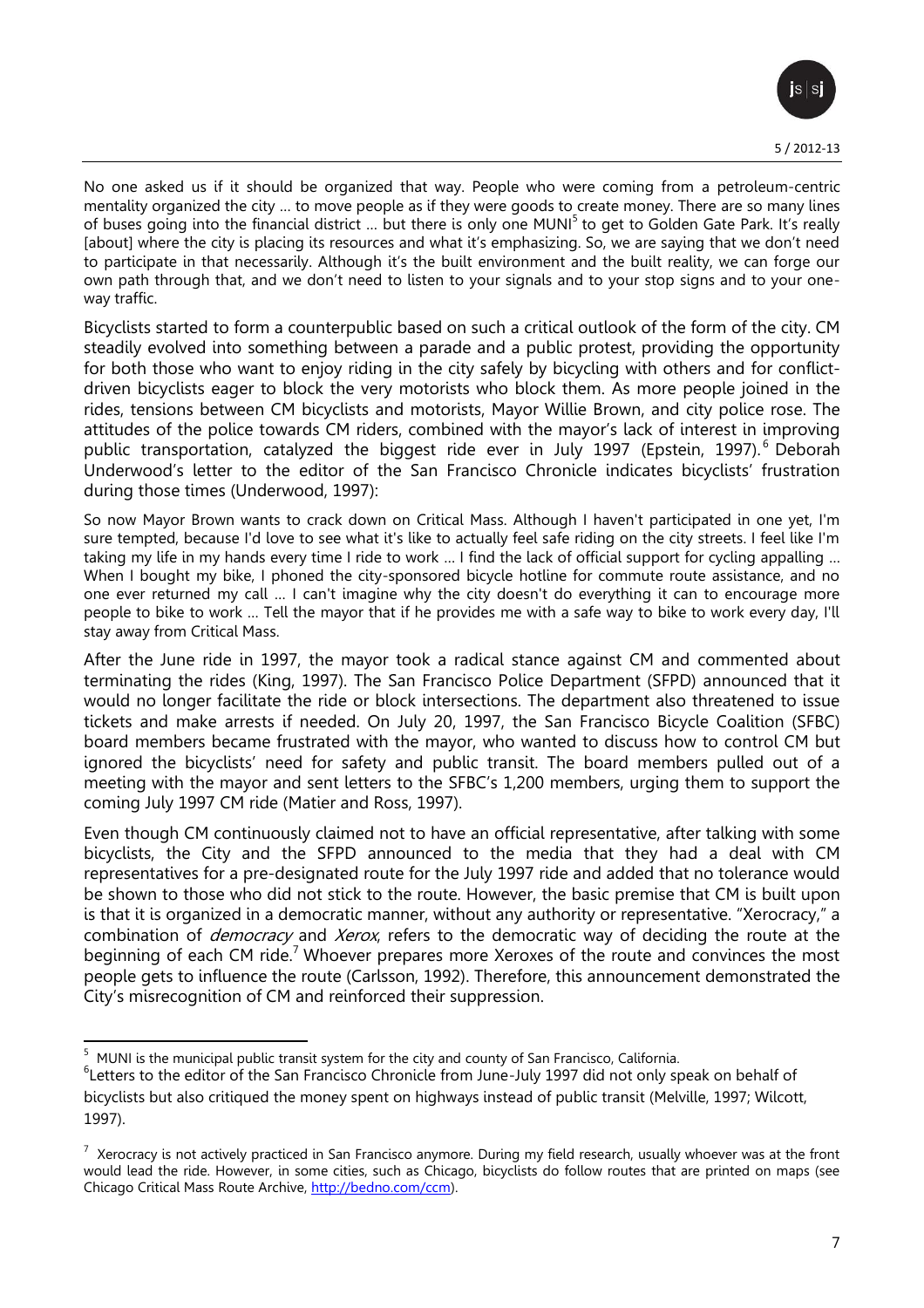

As a response to Mayor Brown's attempt to control CM, several thousands of bicyclists went out on the streets on the July 25, 1997 ride. The mayor's attempt to stop the rides proved futile. Far from following a predetermined route, the 5,000 bicyclists started to flow in several directions, blocking traffic all around the city. Bicyclists figuratively demonstrated the sheer number of frustrated citizens and the size of the demand for the improvement of alternative transportation. Arrests were made, and charges brought against CM riders included assault, battery, resisting arrest, vandalism, unlawful assembly, impeding traffic, and failure to disperse (Epstein and Martin, 1997). However, in the following days, the San Francisco Chronicle reported that out of 110 arrests, "just eight people arrested at Critical Mass could face jail sentences" (Lee and Epstein 1997; Epstein and Martin, 1997).

The controversy and simply the critical mass created at the event attracted the attention of national and international media. Working in various scales of communication, such as face-to-face, local, and global, CM both galvanized local political action and set an example for bicyclists around the world (Blickstein and Hanson, 2001). With the help of the Internet, CM has spread rapidly to other cities. CM rides have been taking place in 465 cities around the world today as a web search demonstrates. CM has demonstrated that the need to reshape cities is a worldwide concern.

The conditions that created this counterpublic in San Francisco were unique. Both local governance of the time and the environmental activism history of San Francisco contributed to its creation. The movement's strength also came from the inherently fun nature of this gathering; riding in urban streets is not simply a method of commuting, it is also enjoyable. Streets as public gathering spaces served bicyclists well in communicating their demands to the local government and motorists. Not finding much worth in or effect from participating in other outlets of public expression, such as attending City Hall meetings, bicyclists found that using streets for direct political action is more effective in getting their message across. Bicyclists have also demonstrated that once safety is no longer an issue, there are many people who will want to ride on the streets. As Mitchell (2003) argues public spaces may be spaces of democratic politics only if they are accessible. Not having safe access to the streets, therefore, hadn't allowed bicyclists from voicing their opinion in the public sphere until CM brought them together.

What is particularly curious is how this counterpublic is still active today after 20 years of existence. Interviews with the bicyclists articulate the common symbolic meanings driving individual bicyclists to collectively demand better access to the streets still today.

## **Bicyclists' counterdiscourses**

A wide variety of people join the CM rides. Some enjoy the rides' insurgent aspects, some like the safety provided by bicycling with many people, and some participate in order to restate CM's infamous statement, "we are not blocking traffic, we are the traffic." CM is a significant movement, as the history of the ride demonstrates, and it has become known worldwide for being a venue for those who want to make a statement regarding bicyclists' right to the city. James R. Swanson illustrates bicyclists' frustrations with globally dominating automobile culture by representing a single bicycle as powerful enough to encircle and squeeze the automobile lobbies and oil companies headquartered in their downtown high-rise offices (Fig. 2).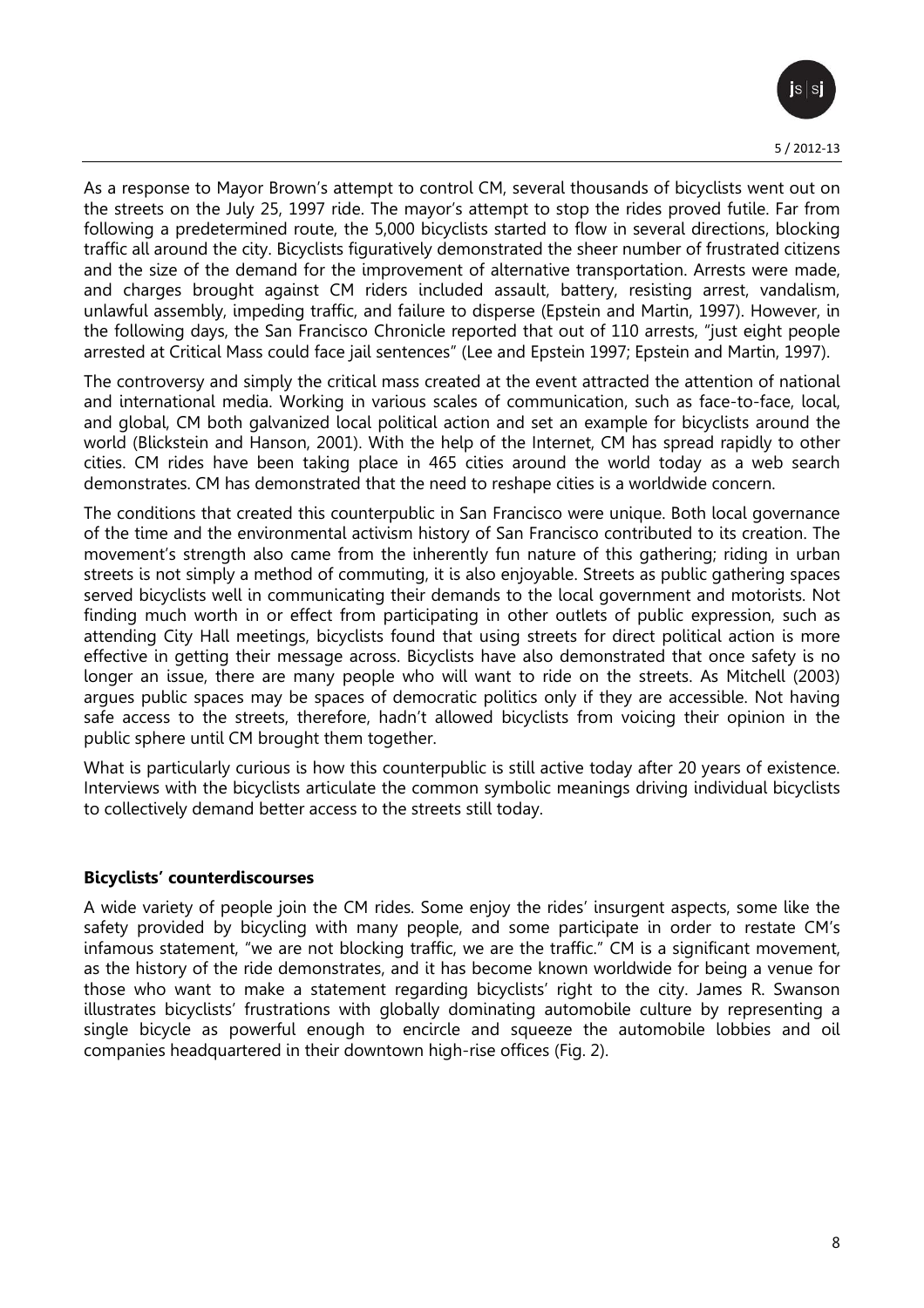



Figure 2. Illustration of bicyclists' power over oil and automobile corporations by James R. Swanson.

Bicyclists are primarily defined on the basis of their transportation mode. Riding a bicycle, whether for leisure, commuting, or running errands, is a choice, to say the least. But, for many bicyclists, it is an extension of their identity, beliefs, and core values. Their shared identity is significant in that it unites them as a counterpublic in their demand for the right to the city. Interviews with and surveys of CM bicyclists further explain these shared values.

Regarding her first time participating in CM, Veronica said "a friend of mine held me [by] my hand and said: welcome to church," thereby comparing the large body of bicyclists to a religious congregation united through shared beliefs. Instead of being based on ethnic identities or religion, the bicyclist community forms itself around environmental and social values. Many of the interviewees assume that most people who bicycle do so because they care about environmental sustainability, just as they themselves do. For instance, when asked why she participates in CM, Caroline (30s) stated,

I like to be surrounded by like-minded people … I really like being part of a bike community. It has been one of the best communities that I have been part of in my life. I feel like a lot of them are working on advocacy that is important. I would love to not ever have to buy a car. If there are other people out there who are working to make cities more bikeable, then I like to be around them, and I like to feel like I am working with them.

#### [What do you mean by "like-minded"?]

Caring about the environment, caring about cities being more bike- and pedestrian-friendly ... It seems like urban commute cycling tends to go along with a lot of environmental ideas. People are concerned about pollution and not wasting resources, not using gas if they don't have to make those trips. Biking is a total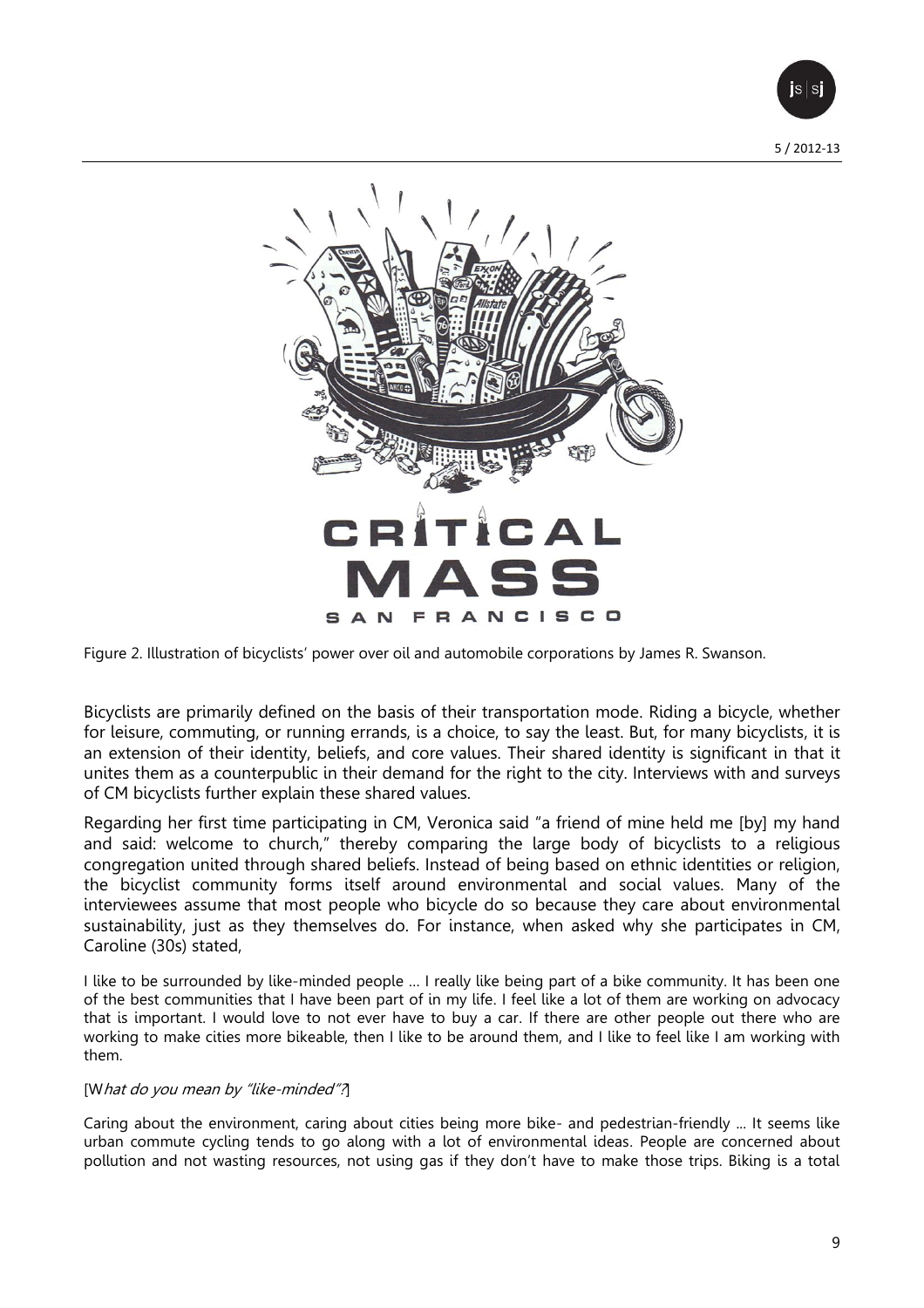5 / 2012-13

good for me ... When I hear about things like the recent oil spill $^8$  it strengthens my resolve to not want to contribute to anything it has to do with that … I just want to remain in the bike community and bike around town with people.

For Caroline, bicycling and being around like-minded people affirms her identity. Even if she is currently not contributing in another way, by participating in the rides she feels she shows her support to the community. Randall (50s), who participates both in San Francisco Bike-to-Work Day and CM, adds the following:

Bikers are really part of a community. It is just like politics, you are part of a party. To me, it is the way that we act in like-minded community, and it is important to me. I think a lot of people are into the environment. They really are proud of the fact that the bicycle has a zero carbon imprint, and they get exercise on their bike … They tend to be some way very political too, supporting various measures good for bikes ... political part of it … is keeping the breadth of the progress, keeping the breadth of obstructions that we still deal with … [These events] somehow, I think, unconsciously and consciously, bring people together in the same structure.



Figure 3. Ecology Emerges: A flyer distributed at the rides that announces a series of talks (Illustration by Mona Caron).

Years after the 1997 ride, participants of CM continue to acknowledge the political benefits of meeting each month during the rides. One of the obstructions that Randall referred to was the San

 $\overline{\phantom{a}}$  $^8$  British Petroleum's oil spill in the Gulf of Mexico in 2010.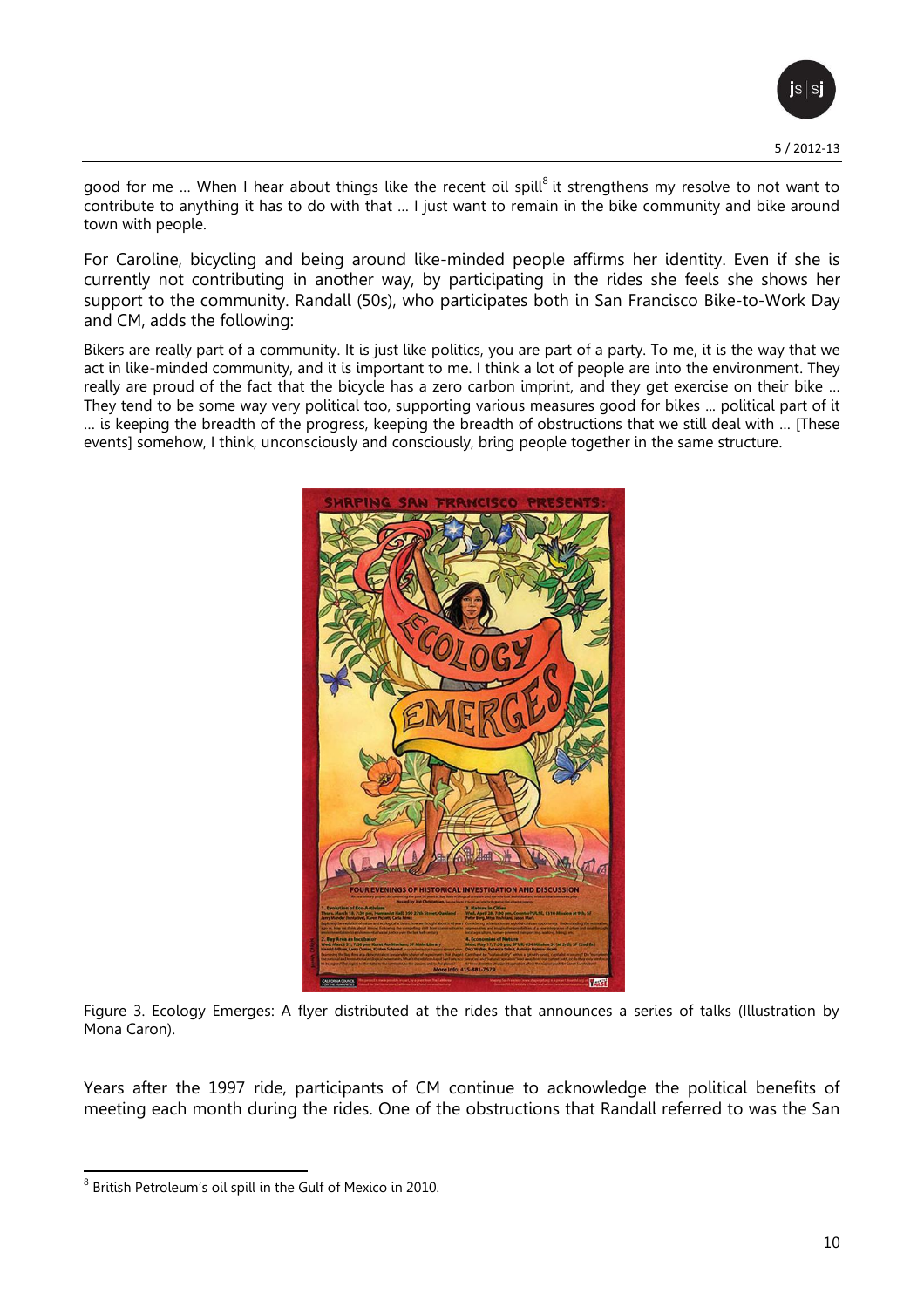

Francisco bike injunction that delayed the city's implementation of a bike plan from 2006 to 2010.<sup>9</sup> The bicycle communities' political influence extends beyond immediate bicycling matters. Organizers fighting for or against environmentally important state ballot initiatives often target CM for collecting signatures. CM gatherings are places numerous other events are announced too, such as a talk series on the San Francisco Bay Area's history of ecological activism. The talk series' flyer appealed to many bicyclists through its portrayal of a utopian city in which concrete blocks in the background are a matter of past times, and prioritization of ecology in the foreground is a thing of the present and future (Fig. 3). The choice of a dark-skinned woman instead of a white male is also noteworthy as a reference to the opinions of the marginalized.

Several interviewees stated that they strive for a lifestyle that allows them to have the smallest possible ecological footprint. Bicycling is one of the ways of doing this, and CM is a venue for them to show their need for safer access to the streets. Bubblegirl, a San Francisco CM bicyclist who regularly participates in CM and similar bicycling and pedestrian events, is memorable for a small bubble-blowing device attached to the back of her bike. Through this device she says she metaphorically demonstrates the difference between an automobile's and a bicycle's impact on the environment. She says,

[T]o me the bubbles are a metaphor for cars' exhaust. Here I have bubbles coming out of … my bike. You can see where they go, and if you are biking behind a stinky truck … you can see … where these bubbles go is exactly where cars' exhaust goes. It absolutely covers the entire area behind me. My windows, … I have to wash them several times a year because they get covered with the cars' exhaust … Exhaust goes everywhere and no one is safe from its … toxicity … I know that I am breathing that … I've often suffered moments of asphyxiation … because of the nauseating exhaust of buses and drivers who are immoral in their disregard for my right to clean air.



Figure 4. Signs critiquing automobile induced oil dependency and its contribution to global warming and oil wars (photography credit: author).

Other bicyclists demonstrate their views on environmental and political issues surrounding automobile dependency with signs they carry on their bicycles (Fig. 4). In the 2012 survey, a total of 76.8% of the respondents agreed and strongly agreed with the statement that they participate because they do not want to contribute to oil consumption. 81.2%, in total, agreed and strongly agreed that they participate because they do not want to contribute to environmental pollution.

Dorothy (40s) refers to the practical benefits of joining the rides:

The bike injunction started because of a court trial that claimed that the city's bike plan was not in compliance with the <sup>9</sup> The bike injunction started because of a court trial that claimed that the city's bike plan was California Environmental Quality Act. The injunction was fully removed in 2010 after the city released a 1,353-page environmental impact report.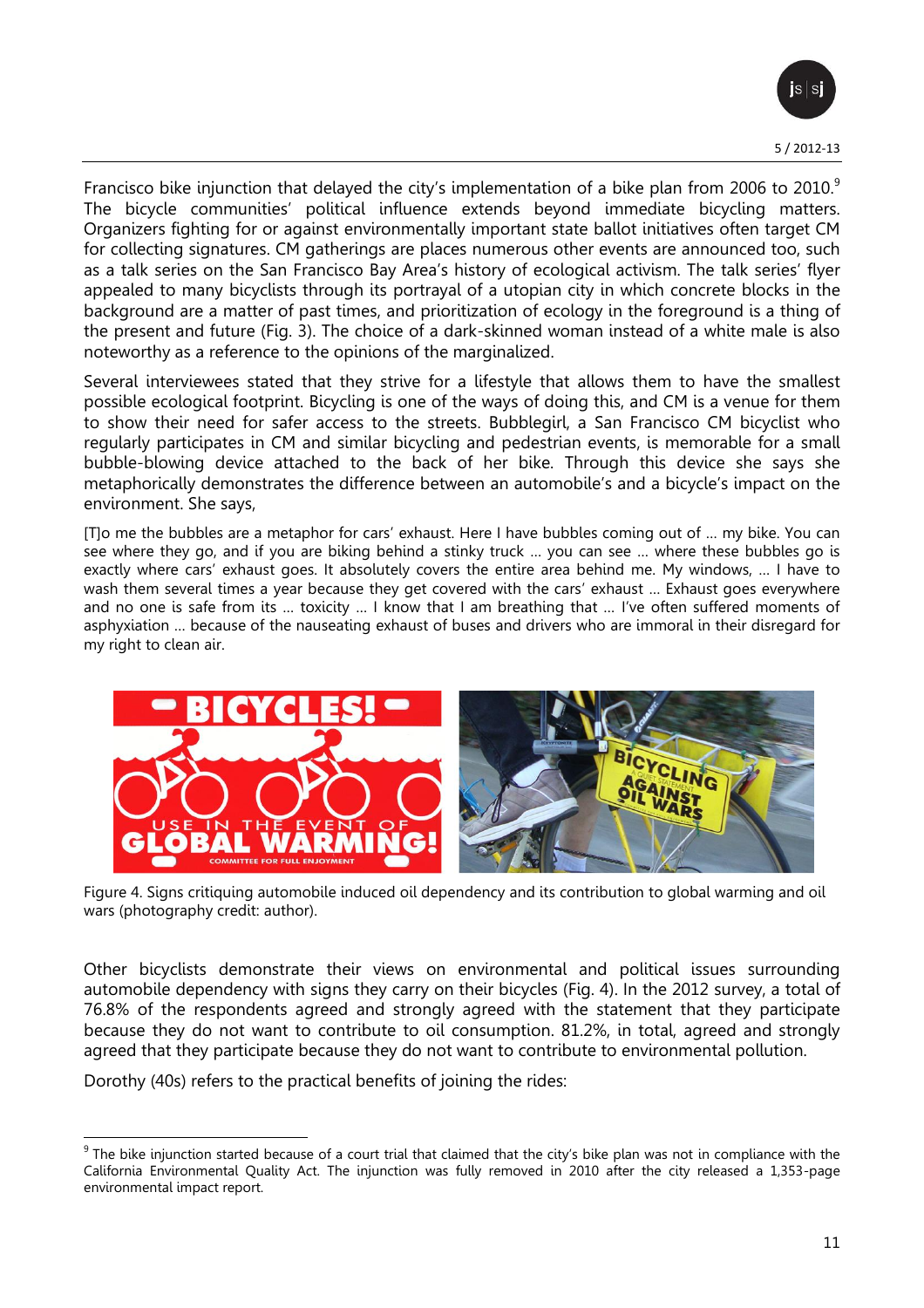

Actually, Critical Mass kind of changed my life… [P]robably most people think of CM as a demonstration … they disturb traffic, it causes problems … For me, from the very beginning, it was a support group. I didn't know to get around the city on my bike. I didn't know if I could. I didn't feel safe riding in traffic ... What CM provided me was a group of peers who were better bikers than I was, and I learned a lot. … First of all there is safety in numbers, and comradeship … it is being in a group that has similar interests ... I realized that I could get all the way out to Ocean Beach on my three-speed and back home, and I can take care of myself.

Bicycling in the city requires adaptation, such as finding paths with lighter traffic and smaller slopes, and negotiating the right-of-way with automobiles requires time to learn. Learning from peers eases these adaptations. CM fosters a community of bicyclists and a support network in which bicyclists can meet with others who have similar lifestyles and values. McDonald-Walker (2000) observes a similar sense of community among motorcycle riders, as they too are united based on shared lifestyles—even though their lifestyle, identity, and values greatly differ from bicyclists'. McDonald-Walker (2000) describes the sense of community of such lifestyle-based groups as both physical (they meet in the same locations) and symbolic (based on affinity and comradeship).

Dorothy also equates people being in their automobiles with being closed in apartments; both spaces are different forms of isolation that lead to limited social interaction. In contrast, no physical barrier exists between people on a bicycle. Dorothy notes,

Living in an apartment in a city of a million plus people versus a small, close-knit community is isolating and often lonely. In San Francisco you have to go out and find your community. Because everybody is living in their own apartments, [that are] like little boxes … we are kind of closed off from each other. Biking community is huge … our community doesn't have an exact address. It's on the road with other like-minded people … you can't talk in a bar … When you are on a bike you can have a conversation, you can get to know people. You are outside, enjoying yourself, getting exercise ... It's more social … You don't have walls around you, like in car or apartment …

The modern city has indeed been known for creating such a sense of anonymity and isolation. CM combats such social isolation by providing a community of like-minded individuals. CM creates a unique venue in which one can easily socialize with others due to the absence of physical barriers around each person. Some CM bicyclists stated that they want to make friends, not only to socialize with, but also with whom they can ride to the places where they socialize. Moreover, CM rides are safe spaces, especially for women. Dorothy adds,

I lived here for 10 years before I really got active in biking. I felt isolated a lot of times, and I didn't know how to meet people … It's really difficult to meet people at bars. Because the music is loud, and you think that they just want one thing and you just want to have a deeper conversation with somebody and not to have to worry about, umm, being hit on. So, bicycling is a good way to be social but still to keep some boundaries … I mean especially more for women …. As far as security … I think most of the guys out there have a really difficult time keeping up with me. [Laughing] [If] somebody is coming on to me, and I am not interested, I can just bike away, and [laughing] it's very empowering. I know I can handle myself on a bike. I know I can take care of myself in the city…and, I know if somebody is bothering me, I cruise quickly to get away from them. It's given me confidence in all areas of my life.

Her experience of empowerment as a female bicyclist is not unusual. By the end of the 19th century, bicycling had become a significant factor in women's emancipation (Herlihy, 2004). Individual mobility helped women independently move from the private sphere to what used to be a maledominated public sphere. Other women whom I interviewed also said that bicycling is an empowering experience in many ways to this day. Veronica says that her bicycle allows her to be self-dependent day and night in that she does not have to work her schedule around public transportation's time and location limitations. She claims that because of bicycling she feels empowered, as she is able to travel farther on her own time and rely on her body alone: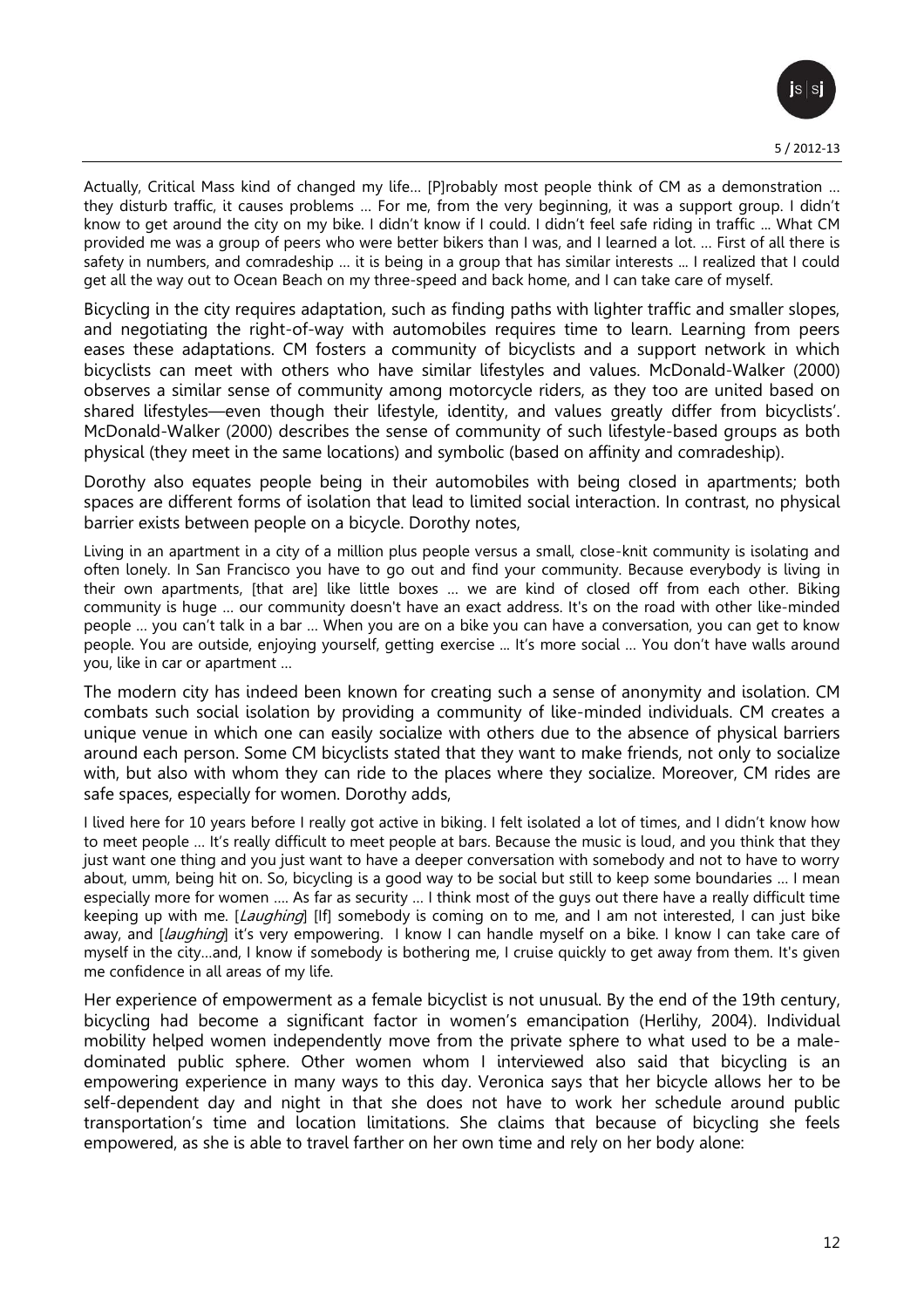

I have never really worried about my safety when I am on a bicycle... Mostly at night … you ride in the middle of the street so that no one can jump at you from the sides of the street ... It totally revolutionizes where you can go at night. Because you don't have to walk, and taking the bus at night is sketchy by yourself, like bus stops, and then you still have to walk from the bus stop to your house … Biking completely revolutionizes where you can and cannot go. I think that is pretty significant. At least, it has been for me ... I feel really safe on my bike. I think that is a special type of empowerment that women can get from a bicycle for sure.

Other than the motivations reported above, the two highest strongly-agreed statements in the 2012 online survey were "It is simply fun to ride together with other bicyclists" (78.3%) and "I enjoy the city in a way I cannot enjoy otherwise" (65.2%). In the interviews too, people overwhelmingly used the word "fun." One informant said that "streets are our playground." Thus, bicycling is not chosen over driving only for functional or political reasons; people also enjoy feeling the fresh air and being in direct contact with the people around them and their surroundings. However, the streets are only enjoyable in these ways if the danger of automobile traffic is eliminated.

The whole range of motivations listed above explain why people care about being able to bicycle not only during CM, but also in everyday life: unwillingness to support an economy that degrades the environment and causes wars, desire to live in an urban environment in which one can be physically active, not having to depend on automobiles and consumption of oil, ability to experience the streets as social and fun places, and the right to a healthy environment are some of the examples. These various social, ideological, and practical reasons unite bicyclists in their right claims to the streets. Bicyclists' counterdiscourse challenges automobiles' hegemony in the city and raises questions about how urban planning can better serve a society with plural publics.

## **The right to the city and counterspaces of bicyclists**

Automobility is so well entrenched in everyday urban life it leaves little room for any other transportation mode. Choosing insurgent ways to gain access to streets and occupying them collectively with their bodies indicates bicyclists' frustrations. By participating in the CM rides, bicyclists explicitly demand their right to the city, while producing their counterspaces.

Harvey (2008, 23) interprets the right to the city as the "freedom to make and remake ourselves and our cities." Mitchell (2003) adds that, in practice, the extent to which citizens have right to the city is defined by the social production of and control over public spaces. To a certain extent, CM rides allow bicyclists to take control over the streets and remake the cities. Lefebvre (1991, 381-382) argues that "when a community fights the construction of urban motorways or housing developments, when it demands 'amenities' or empty spaces for play and encounter, we can see how a counter-space can insert itself into spatial reality." During the rides bicyclists negotiate their everyday access to streets and challenge the automobiles' status quo on the roads. As participants of CM rides appropriate urban streets that are usually occupied by motor vehicles, they enact counterspaces in both temporary and permanent ways.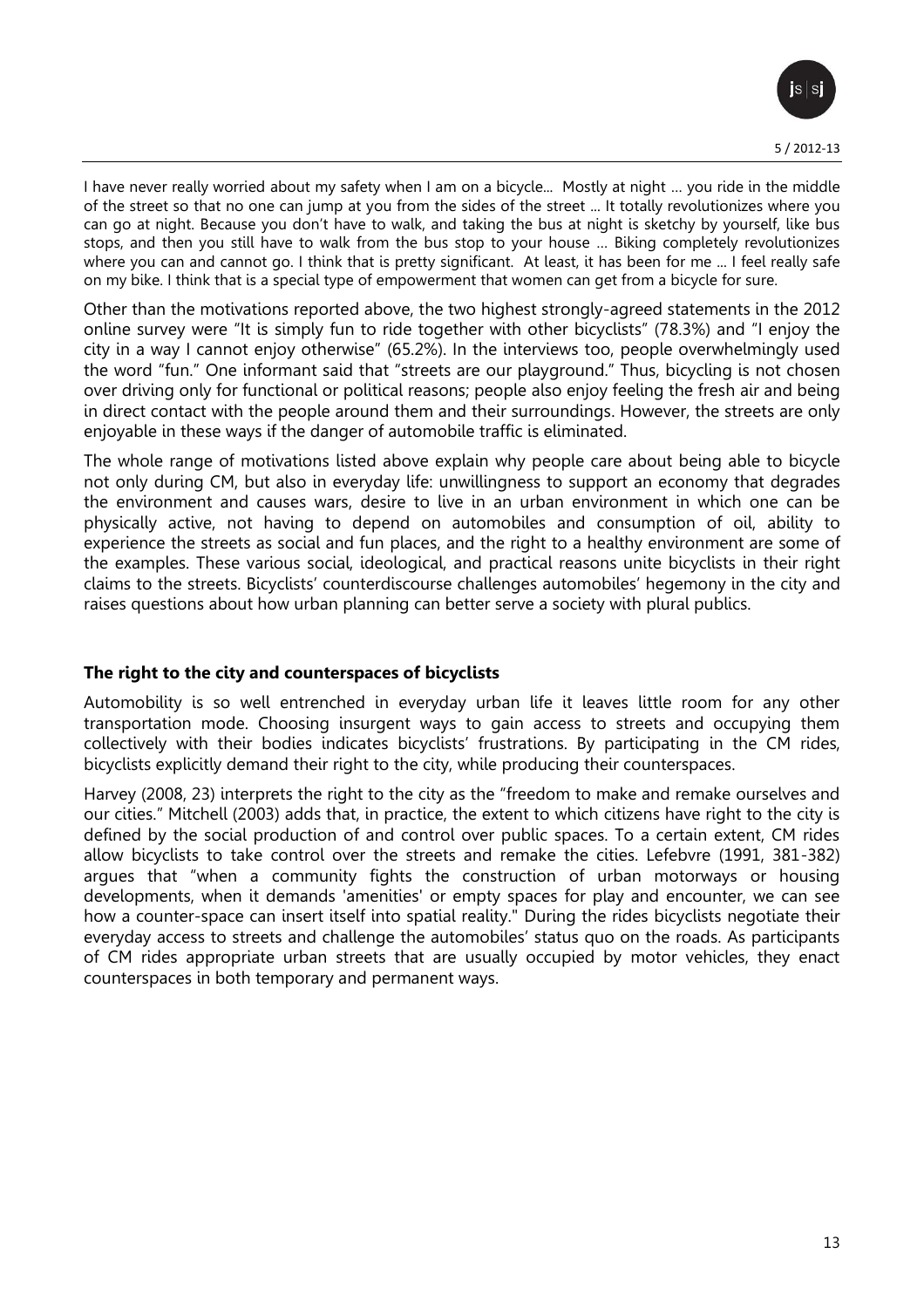



Figure 5. Mona Caron's (2002) illustration on the cover of a book titled Critical Mass: Bicycling's Defiant Celebration.

Mona Caron's illustration metaphorically depicts the counterspaces of CM bicyclists (Fig. 5). In her illustration, automobiles and their exhaust are trapped by the road that accommodates bicyclists. It depicts the turning of streets upside down and the subversion of automobiles' hegemony. During CM rides, bicyclists subvert the everyday experience of the streets for the time they collectively ride; motorists, rather than bicyclists, feel subordinated because they cannot drive the same speed they usually do. Bicyclists play music, talk to one another, and reintroduce play, fun, and a sense of community into the streets. Passersby wave to the bicyclists, and many motorists even show their support. The experiences generated by the CM rides are counter to what modern streets typically offer. The ride corresponds with the commute hour, challenging modernity's work/non-work time dichotomy (Debord, 1994) and replacing it with time for fun. The efficiency of the automobile, a symbol of modernity, becomes greatly reduced.

Seeming like street theater, the CM rides dramatically demonstrate what the streets might be like with fewer automobiles and more bicycles. CM riders communicate their ideas in the public sphere by enacting them, rather than by only talking about them. With such temporary changes in spatial experience, CM introduces new cultural codes, challenges existing ones, and culminates in a social, cultural, and physical transformation.

The bicyclists' collective resistance against the mayor's attempt to control the ride in 1997 was a significant factor in easing the local government's attitudes towards CM rides in the long run and perhaps paved the road for other grassroots and non-profits with similar interests. The San Francisco Chronicle reported that right after the chaotic July 1997 ride, Parking and Traffic Commission member Sharon Bretz came up with a number of proposals to ease the conflict between bicyclists and motorists. One of these proposals was to ban privately-owned vehicles on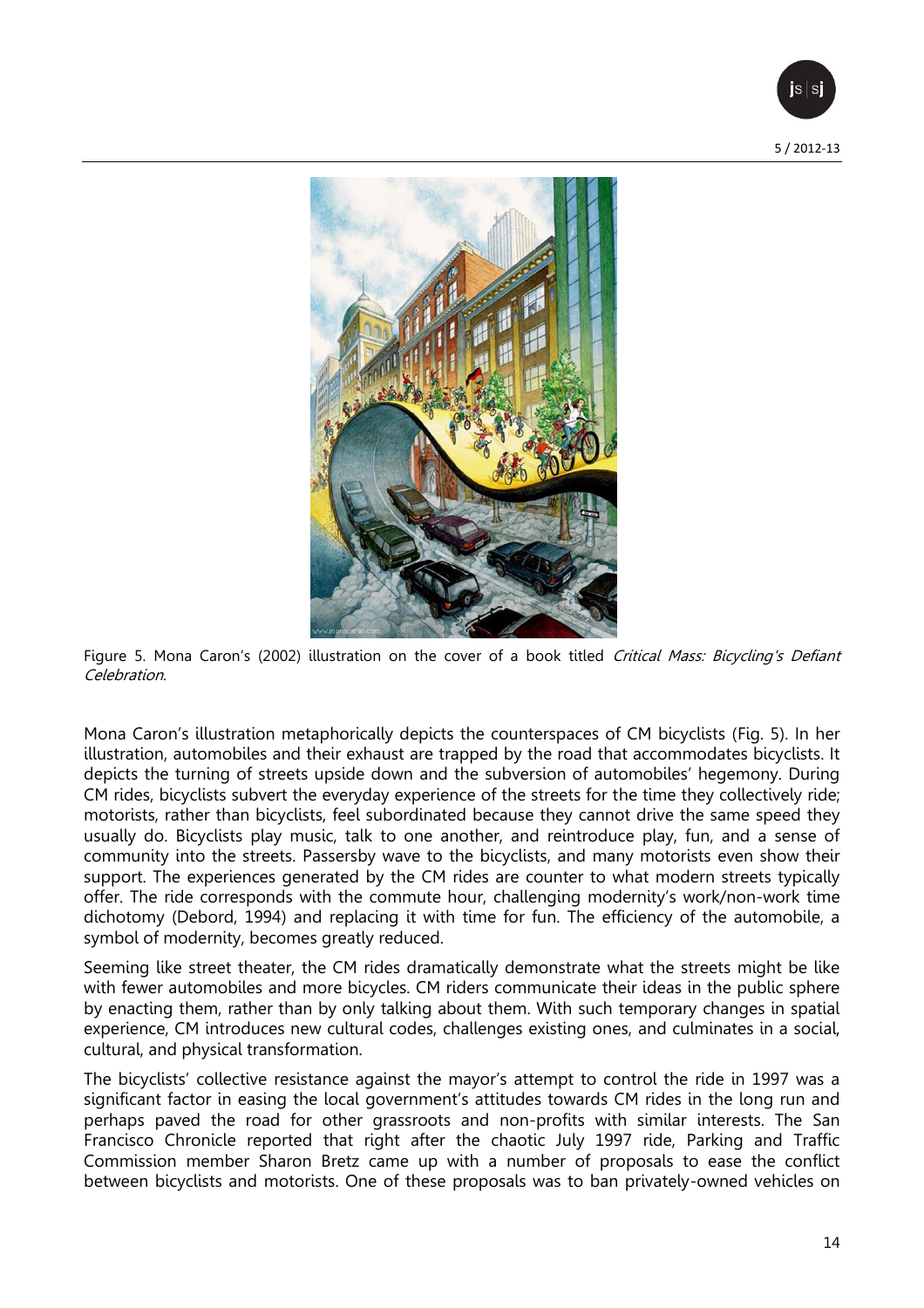

Market Street (Martin and Epstein, 1997). Mayor Brown's successor, Gavin Newsom, did not follow in Brown's footsteps and presented a friendlier attitude towards CM and similar movements that challenged the automobile's hegemony.

Bicyclists' interest in access to streets for collective rides is growing and taking different forms. Those who prefer not to associate themselves with the anarchistic aspects of CM have created different, less confrontational kinds of grassroots rides: The East Bay Bike Party (a party/ride that started in San Jose and attracts thousands of people), Berkeley moonlight bike rides, community rides in Richmond, San Francisco Midnight Mystery Ride, and Butterlap Ride to name a few.

Bike advocacy has grown significantly in the last couple of decades. The SFBC's membership increased from 116 people to over 11,000 people between 1992 and 2011 (SFBC, 2011). Through its members' support, the coalition, among other things, has provided bicycle access to mass transit, helped extend the bicycle network, and organized communities to close Golden Gate Park to automobile traffic on Saturdays, according to its website.

Overall, the city of San Francisco is more bicycle- and pedestrian-friendly today than it was 20 years ago. SFMTA (2012) reports that 75,000 trips are completed on bicycles each day out of over two million total trips by various transportation modes. The city today accommodates over 129 bike lanes and shared roads, and more projects are being planned (SFMTA 2012). Moreover, according to Bicycling and Walking in the United States: 2012 Benchmarking Report, San Francisco is now the  $4<sup>th</sup>$ highest ranked city in the country for biking commute share and the  $6<sup>th</sup>$  safest city in which to bike.

In recent years the city has been an active partner in the social, cultural, and physical transformation of San Francisco. The city's offices have been collaborating with a non-profit membership organization, Livable City, and SFBC to organize Sunday Streets events since 2008. Sunday Streets' organizers close a different section of the city to automobile traffic on selected Sundays and provide safe access to bicyclists and pedestrians. The event is attended by an estimated 25,000 people on average. The city started the Pavement to Parks Program in 2009 in order to increase the amount of public space in the city. As part of this project, five new plazas and 31 parklets have been built so far [Fig. 6]. Parklets are extended sidewalks with seating amenities that are constructed onto on-street car parking spaces. The parklets project was a result of the city's collaboration with Rebar, an interdisciplinary studio that initiated Park(ing) Day, which is an event that encourages residents to occupy on-street car parking spaces by paying the meter and transform them to temporary public spaces. It is another grassroots event that originated in San Francisco in 2005 and is now celebrated in 140 cities worldwide.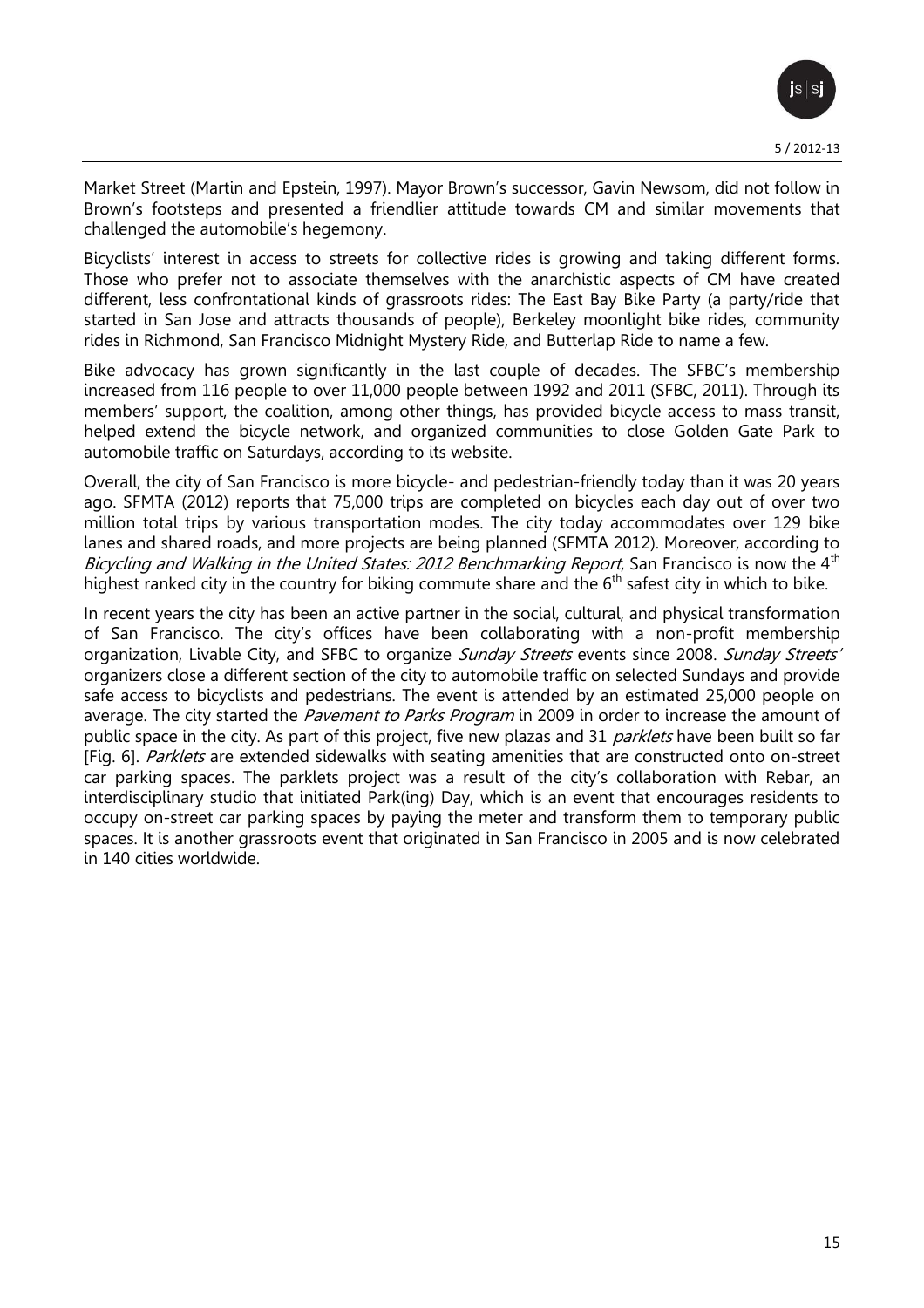



Figure 6. A parklet on Valencia Street in San Francisco (photography credit: author)

There is no objective way to tell how much of San Francisco's social and physical transformation may be attributed to CM alone. Nevertheless, CM rides have played a pivotal role in challenging automobile culture in San Francisco and around the world and in transforming San Francisco into a more bicycle-friendly city as bicyclists continuously demonstrate their urban demands through protest/festival-like rides. By appropriating streets every month, CM bicyclists have carried their counterdiscourses about urban form into the public sphere in an attempt to make the processes of production of urban space more democratic and inclusive.

The case of CM bicyclists demonstrates that automobile-oriented planning marginalizes publics that are primarily identified on the basis of their lifestyle choices, while these publics are not always part of the commonly recognized disadvantaged populations that dominate the spatial justice literature. Yet, the multiple motivations, such as those related to cost, health, play, community, empowerment, and political choices, underlie the right to the city (and streets) demands of bicyclists, and together they indicate the need to make streets more inclusive. The extent of the variety of users and uses that a city accommodates defines the extent to how *just* that city may be. Greater spatial justice depends on expanding the understanding of the right to the city to include constituencies such as bicyclists, whose shared values and lifestyles identify their demands on urban space.

# **Acknowledgements**

I would like to thank the organizers of "Toward a Just Metropolis: From Crises to Possibilities 2010," as the initial draft of this research was first presented at that conference. I am also indebted to Yael Allweil, Galen Cranz, Nathan Sayre, and Andy Shanken for their critical comments on the paper.

**About the Author: Lusi MORHAYIM**, University of California, Berkeley, Department of Architecture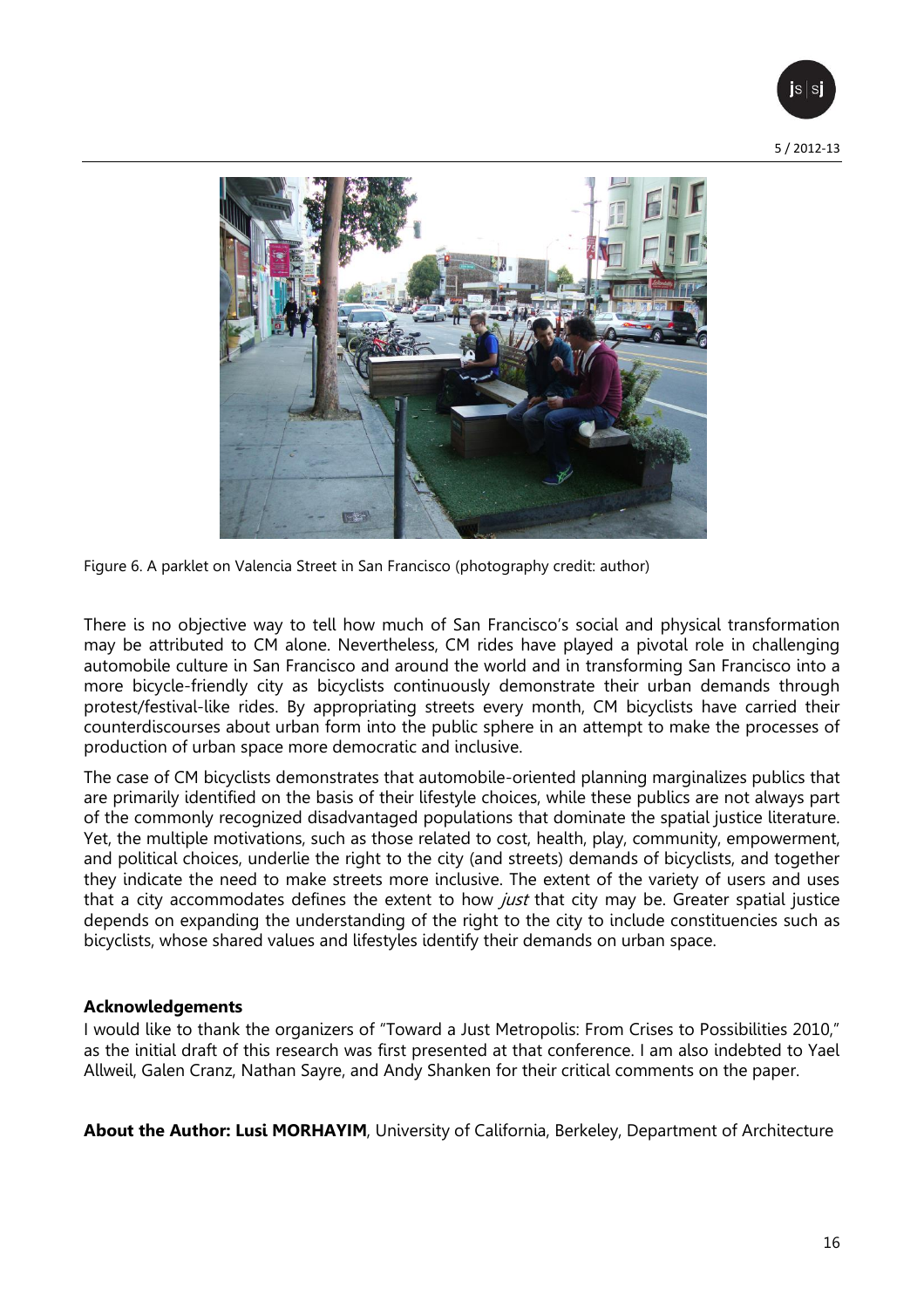

**To quote this paper : Lusi Morhayim, " From counterpublics to counterspaces: Bicyclists' efforts to reshape cities",** [« Des contre-publics aux contre-espaces : Les efforts des cyclistes pour remodeler les villes », translation : Guénaëlle Marquis], **justice** spatiale | spatial **justice**, n° 5, déc. 2012-déc. 2013 | dec. 2012-dec. 2013, [http://www.jssj.org](http://www.jssj.org/)

#### **References**

**BAY AREA CENSUS**, San Francisco Bay Area 2000-2010, [<http://www.bayareacensus.ca.gov/bayarea.htm>](http://www.bayareacensus.ca.gov/bayarea.htm), [Accessed 4 April, 2012].

**BEDNO Andrew. n.d.,** Chicago Critical Mass Route Archive. Available online at: [<http://bedno.com/ccm>](http://bedno.com/ccm), [Accessed 26 March 2011].

**BENNETT W. Lance,** "The Uncivic Culture: Communication, Identity, and the Rise of Lifestyle Politics". PS. 31 (4), 1998.

**BICYCLING AND WALKING IN THE UNITED STATES: 2012 BENCHMARKING REPORT**, Alliance for Biking & Walking, <http://www.PeoplePoweredMovement.org>, [Accessed 4 April, 2012].

**BLICKSTEIN Susan, HANSON Susan**. "Critical mass: forging a politics of sustainable mobility in the information age". Transportation. 28 (4): 347-362, 2001.

**CARLSSON Chris.**, eds., Critical Mass: Bicycling's Defiant Celebration, Edinburgh, Scotland, AK Press, 2002.

**CARON Mona**, n.d., Ecology Emerges flyer. [illustration]. Available online at [<http://monacaron.com/posters/ecology.shtml>](http://monacaron.com/posters/ecology.shtml), [Accessed 15 March 2011].

**CARON Mona**, 2002, Book cover of Critical Mass: Bicycling's Defiant Celebration, edited by Chris Carlsson. [illustration]. Available online at [<http://monacaron.com/images/html/critical-mass-cover.html>](http://monacaron.com/images/html/critical-mass-cover.html), [Accessed 15 March 2011].

**CENTERS FOR DISEASE CONTROL AND PREVENTION (U.S.)** (1996). Physical activity and health: a report of the Surgeon General. Atlanta, GA, U.S. Dept. of Health and Human Services, National Center for Chronic Disease Prevention and Health Promotion. Available online at [<http://www.cdc.gov/nccdphp/sgr/pdf/execsumm.pdf>](http://www.cdc.gov/nccdphp/sgr/pdf/execsumm.pdf), [Accessed 18 May 2011].

**CENTERS FOR DISEASE CONTROL AND PREVENTION (U.S.).** (2011). Obesity trends among U.S. adults between 1985 and 2010. [Atlanta, GA], Centers for Disease Control and Prevention. Available online at: [<http://www.cdc.gov/obesity/downloads/obesity\\_trends\\_2010.pdf>](http://www.cdc.gov/obesity/downloads/obesity_trends_2010.pdf), [Accessed 18 May 2011].

**DEBORD Guy**, The Society of the Spectacle, New York: Zone Books, 1994.**EDWARDS Paul**, "Infrastructure and Modernity: Force, Time and Social Organization in the History of Sociotechnological Systems", in Modernity and technology, edited by in Thomas J Misa, Philip Brey, Andrew Feenberg, 185-225. Cambridge: MIT Press, 2003.

**EPSTEIN Edward,** 1997. [Bike Fiasco Points Up S.F. Mayor's Transit Errors -](http://docs.newsbank.com/s/InfoWeb/aggdocs/AWNB/0EB4F7C50C04085F/0D0CB57AB53DF815?s_lang=en-US) Brown has had trouble taming city's road rage, The San Francisco Chronicle, 31 July, p.A15. Available online at: <http://docs.newsbank.com>, [Accessed 23 January 2011].

**EPSTEIN Edward, MARTIN Glen**, 1997. [Brown Wants Mass Riders to Go to Jail -](http://infoweb.newsbank.com/iw-search/we/InfoWeb?p_product=AWNB&p_theme=aggregated5&p_action=doc&p_docid=0EB4F7C5D2ABEAF4&p_docnum=1&p_queryname=33) Lawyers volunteer to defend arrested [cyclists,](http://infoweb.newsbank.com/iw-search/we/InfoWeb?p_product=AWNB&p_theme=aggregated5&p_action=doc&p_docid=0EB4F7C5D2ABEAF4&p_docnum=1&p_queryname=33) The San Francisco Chronicle, 28 July, p.A1. Available online at: <http://docs.newsbank.com> [Accessed 23 January 2011].

**FAIGIN Daniel P**., 2006. The History of San Francisco Bay Area Freeway Development, California Highways, Available online at: [<http://www.cahighways.org/maps-sf-fwy.html>](http://www.cahighways.org/maps-sf-fwy.html) [September 14, 2012].

**FRASER Nancy**, "Rethinking the public sphere: A contribution to the critique of actually existing democracy", in *Habermas* and the Public Sphere, edited by Craig J Calhoun, 109-42. Cambridge: MIT Press, 1992.

**GOTSCHI Thomas**, **MILLS Kevin**, "[Active transportation for America: The Case for Increased Federal](http://www.railstotrails.org/resources/documents/whatwedo/atfa/ATFA_20081020.pdf) Investment in [Bicycling and Walking](http://www.railstotrails.org/resources/documents/whatwedo/atfa/ATFA_20081020.pdf)", Rails-to-Trails Conservancy and Bikes Belong Coalition, 2008. Available at: [<http://www.railstotrails.org/resources/documents/whatwedo/atfa/ATFA\\_20081020.pdf>](http://www.railstotrails.org/resources/documents/whatwedo/atfa/ATFA_20081020.pdf), [Accessed 12 May 2011].

**HABERMAS Jurgen**, The Structural Transformation of the Bourgeois Public Sphere: An Inquiry into a Category of Bourgeois Society [trans. Burger T], Cambridge: MIT Press, 1962.

**HARVEY David**, "[The Right to the City](http://abahlali.org/files/Harvery_right_to_the_city.pdf)," New Left Review, vol. 53, September-October 2008.

HERLIHY David V., Bicycle: The History, New Haven: Yale University Press, 2004.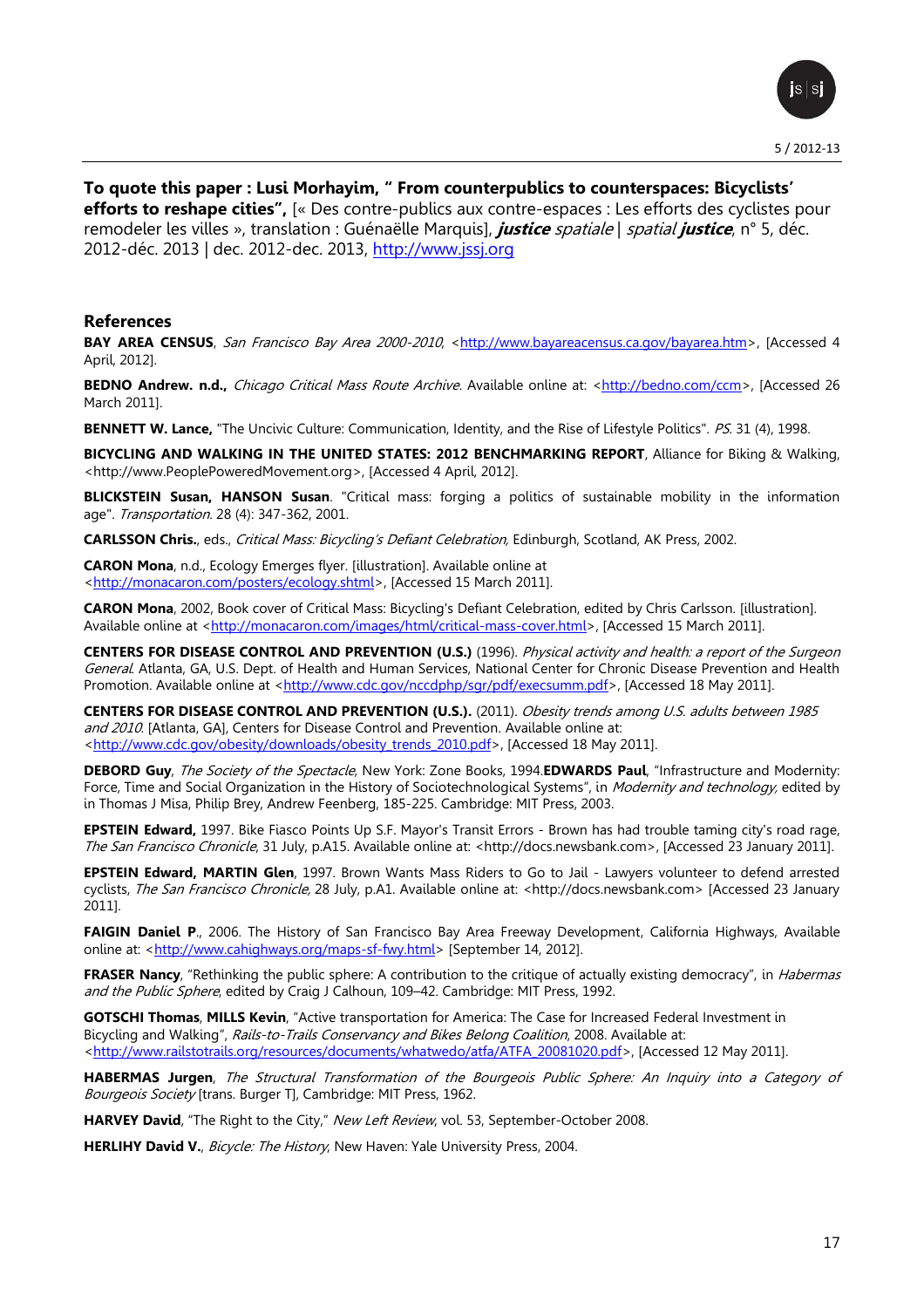**KING John**, [Brown Wants To Put Brakes On Mass Bike Ride,](http://docs.newsbank.com/s/InfoWeb/aggdocs/AWNB/0EB4F7BF6F779D26/0D0CB57AB53DF815?s_lang=en-US) The San Francisco Chronicle July 1997, p. A1. Available online at: <http://docs.newsbank.com>, [Accessed 23 January 2011].

LADD Brian, Autophobia: Love and hate in the automotive age, Chicago: University of Chicago press, 2008.

**LEE Henry K., EPSTEIN Edward,** 1997. New S.F. Police Warning To Renegade Bike Riders - [Get tough stance has its](http://docs.newsbank.com/s/InfoWeb/aggdocs/AWNB/0EB4F7C5964EDC81/0D0CB57AB53DF815?s_lang=en-US)  [doubters,](http://docs.newsbank.com/s/InfoWeb/aggdocs/AWNB/0EB4F7C5964EDC81/0D0CB57AB53DF815?s_lang=en-US) The San Francisco Chronicle, 30 July, p. A13. Available online at: <http://docs.newsbank.com>, [Accessed 23 January, 2011].

**LEFEBVRE Henri**, The Production of Space, translated by Donald Nicholson-Smith, Oxford: Blackwell, 1991.

**LEFEBVRE Henri, KOFMAN Eleonore, and LEBAS Elizabeth,** Writings on cities. Cambridge, Mass, USA, Blackwell Publishers, 1996.

**MARTIN Glen, EPSTEIN Edward,** 1997. [Ban Market Street Autos, Parking Official Proposes -](http://docs.newsbank.com/s/InfoWeb/aggdocs/AWNB/0EB4F7C531DFCE21/0D0CB57AB53DF815?s_lang=en-US) She responds to Critical Mass [mess,](http://docs.newsbank.com/s/InfoWeb/aggdocs/AWNB/0EB4F7C531DFCE21/0D0CB57AB53DF815?s_lang=en-US) The San Francisco Chronicle 29 July 1997, p. A1. Available online at: <http://docs.newsbank.com>, [Accessed 23 January, 2011].

**MATIER Philip, ROSS Andrew**, 1997. [Defiant Bicyclists To Snub S.F. Mayor -](http://docs.newsbank.com/s/InfoWeb/aggdocs/AWNB/0EB4F7C39A09A9E2/0D0CB57AB53DF815?s_lang=en-US) They boycott talks, plan to ride Friday, The San Francisco Chronicle 21 July, p. A1. Available online at: <http://docs.newsbank.com>, [Accessed 23 January, 2011].

**MCDONALD-WALKER Suzanne**, Bikers: culture, politics and power. Oxford, Berg, 2003.

**MELVILLE Raymond**, 1997. "Letters to the Editor", The San Francisco Chronicle, 29 July 1997, p. A20. Available online at: <http://docs.newsbank.com>, [Accessed 18 May 2011].

**MITCHELL Don**, The Right to the City. Social Justice and the Fight for Public Space, New York: The Guilford Press, 2003.

**MORITZ William, E**. "Survey of North American Bicycle Commuters: Design and Aggregate Results", Transportation Research Record 1578, TRB, National Research Council, Washington, D.C., 91-101, 1997. Available online at: < http://trb.metapress.com/content/wq87468051446611/fulltext.pdf>, [Accessed 5 April 2012].

**OJA Pekka, VUORI Ilkka and PARONEN Olavi**, "Daily walking and cycling to work: their utility as health enhancing physical activity," Patient Education and Counseling, vol. 33, p. S87–S94, 1998.

**PAN L., et al.** "Differences in Prevalence of Obesity Among Black, White, and Hispanic Adults - United States, 2006-2008," in Morbidity and Mortality Weekly Report, National Center for Chronic Disease Prevention and Health Promotion, CDC, 58 (27), pp. 740-744, 17 July 2009.

**PUCHER John**, **BUEHLER Ralph**, "Making Cycling Irresistible: Lessons from the Netherlands, Denmark, and Germany," Transport Reviews, vol. 28, no. 4, pp. 495-528, July 2008.

**PUCHER John, BUEHLER Ralph**, "Walking and cycling for healthy cities," Built Environment. 36, 391-414, 2010.

**SAN FRANCISCO BICYCLE COALITION (SFBC)**, SFBC Membership. Available online at: [<http://www.sfbike.org/>](http://www.sfbike.org/) [Accessed 20 March, 2011].

**SAN FRANCISCO MUNICIPAL TRANSPORTATION AGENCY (SFMTA)**, 2008, State of Bicycling Report, City of San Francisco. Available online at: [<http://www.altaplanning.com/App\\_Content/files/fp\\_docs/SF-State-of-Cycling.pdf>](http://www.altaplanning.com/App_Content/files/fp_docs/SF-State-of-Cycling.pdf), [Accessed 4 April, 2012]

**SAN FRANCISCO MUNICIPAL TRANSPORTATION AGENCY (SFMTA)**, 2011, Bicycle Count Report, City of San Francisco, December. Available online at: [<http://www.sfmta.com/cms/rbikes/documents/2011BicycleCountReportsml\\_002.pdf>](http://www.sfmta.com/cms/rbikes/documents/2011BicycleCountReportsml_002.pdf), [Accessed 4 April, 2012].

**SAN FRANCISCO MUNICIPAL TRANSPORTATION AGENCY (SFMTA)**, 2012 Current and Upcoming Project Information, updated June 1, 2012. Available online at: < [http://www.sfmta.com/cms/bproj/27370.html>](http://www.sfmta.com/cms/bproj/27370.html), [Accessed 25 June, 2012].

**SAN FRANCISCO MUNICIPAL TRANSPORTATION AGENCY (SFMTA**). 2012, State of Cycling Report, Available online at: [<http://www.sfmta.com/cms/rbikes/documents/2012StateofCyclingReport8\\_9\\_12.pdf>](http://www.sfmta.com/cms/rbikes/documents/2012StateofCyclingReport8_9_12.pdf), [Accessed 15 September, 2012].

**SINGER, Andy,** n.d., Driving / Non-driving Divide Cities [illustration online] Available at: [<http://www.stickergiant.com/divide-cities\\_mcs169.html>](http://www.stickergiant.com/divide-cities_mcs169.html) [Accessed 1 March 2011].

**SOJA, Edward. W.,** Seeking spatial justice. Minneapolis, University of Minnesota Press, 2010.

**SWANSON James R.**, n.d., **[**illustration] in Josh Wilson, "Unleashing Public Imagination", in Critical Mass: Bicycling's Defiant Celebration, edited by Chris Carlsson. Edinburgh, Scotland, AK Press, 2002.